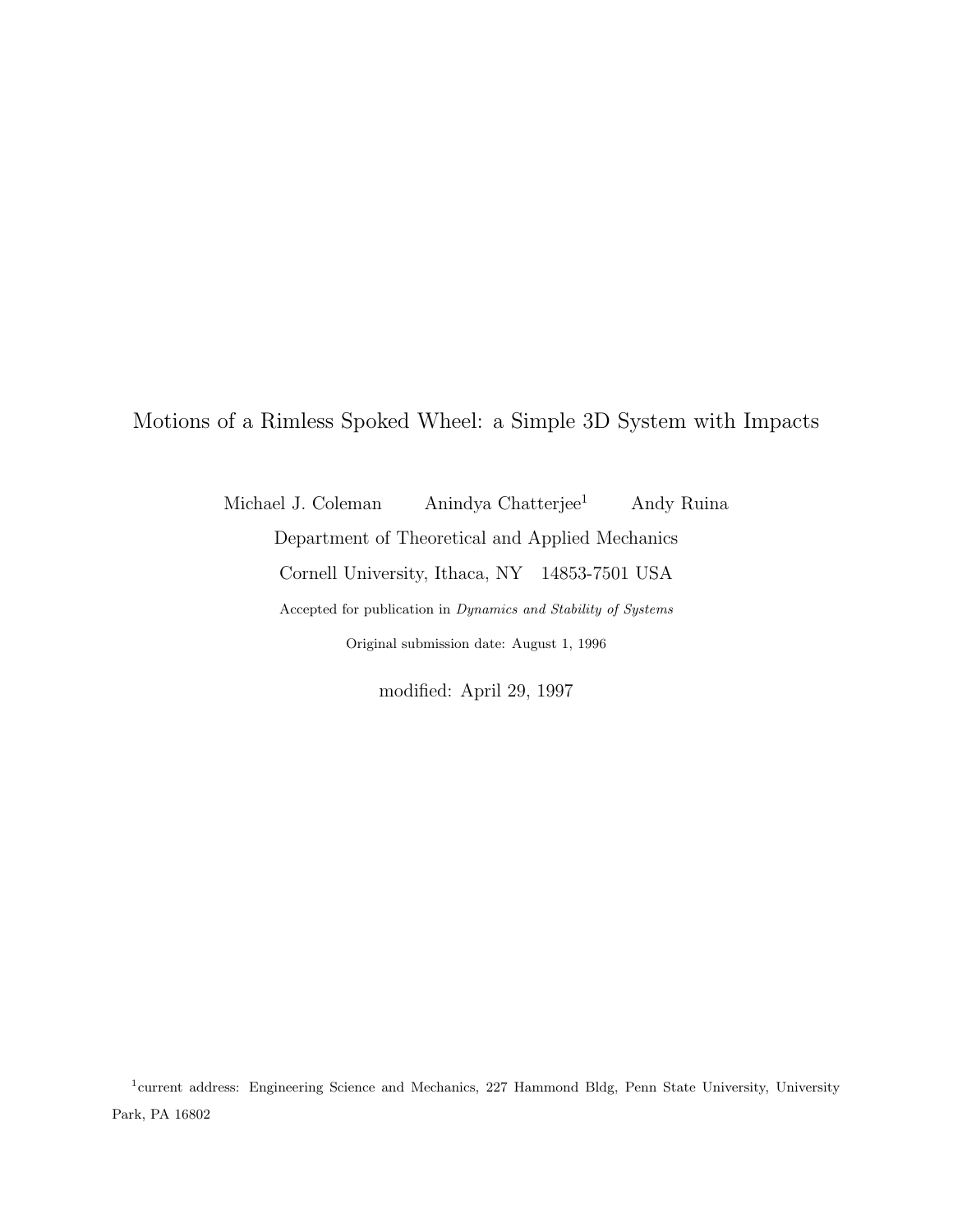### **Abstract**

This paper discusses the mechanics of a rigid rimless spoked wheel, or regular polygon, 'rolling' downhill. By rolling, we mean motions in which the wheel pivots on one 'support' spoke until another spoke collides with the ground, followed by transfer of support to that spoke, and so on. We carry out three-dimensional numerical and analytical stability studies of steady motions of this system. At any fixed, large enough slope, the system has a one-parameter family of stable steady rolling motions. We find analytic approximations for the minimum required slope at a given heading for stable rolling in three dimensions, for the case of many spokes and small slope. The rimless wheel shares some qualitative features with passive-dynamic walking machines; it is a passive three dimensional system with intermittent impacts and periodic motions. In terms of complexity it lies between one dimensional impact oscillators and three dimensional walking machines. In contrast to a rolling disk on a flat surface which has steady rolling motions that are only neutrally stable at best, the rimless wheel can have asymptotic stability. In the limit as the number of spokes *n* approaches infinity, the behavior of the rimless wheel approaches that of a rolling disk in an averaged sense and becomes neutrally stable. Also, in this averaged sense, the piecewise holonomic system (rimless wheel) approaches a nonholonomic system (disk).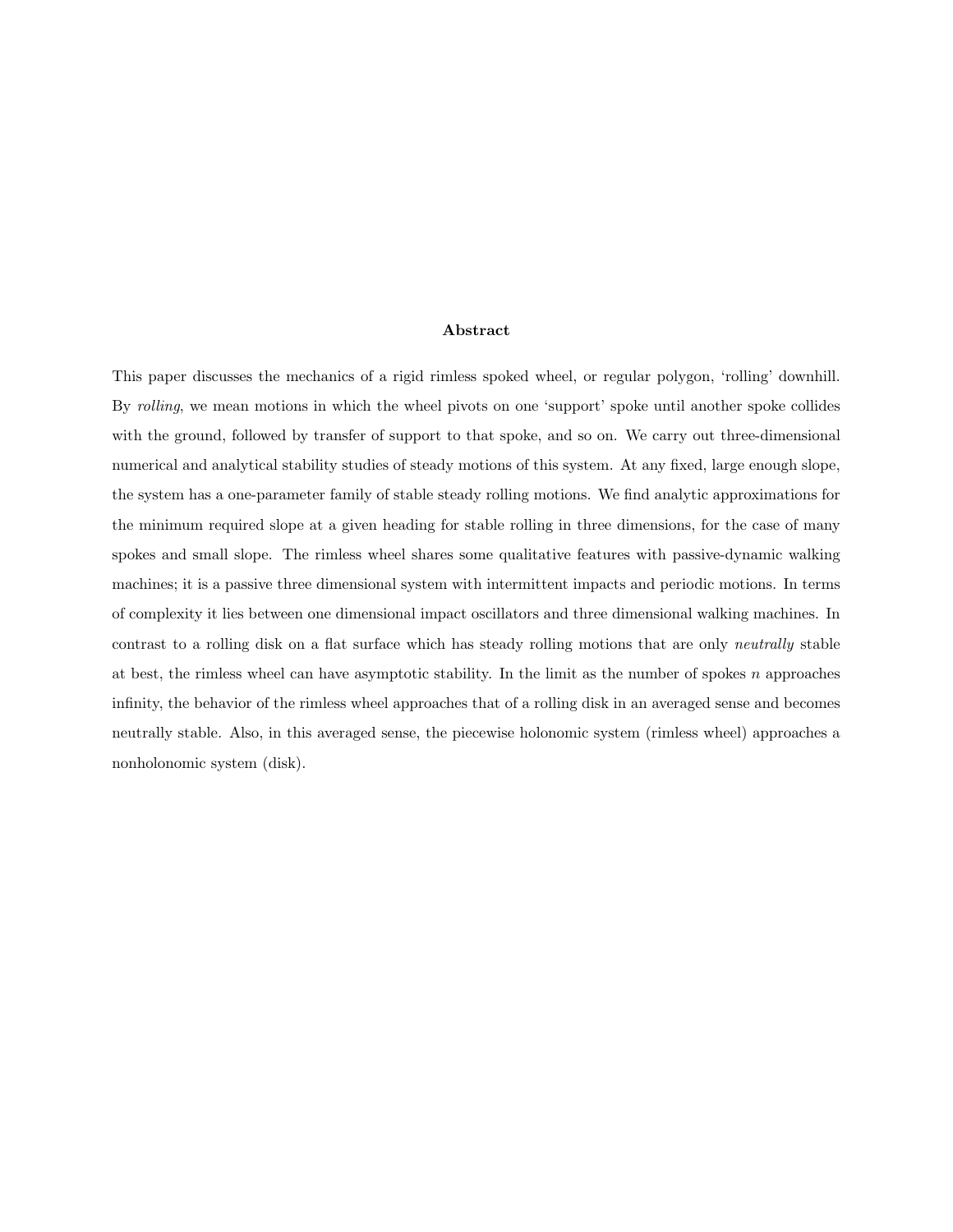## **1 Introduction**

We study the three dimensional motions of a spoked, rimless wheel 'rolling' down a slope under the action of gravity (see Figure 1). A planar rimless wheel of mass  $m$ , with moment of inertia matrix  $\mathbf{I}^C$  about the center of mass, and *n* evenly spaced identical spokes of length  $\ell$  rolls down a slope of angle  $\alpha$ . The orientation variables are 3-1-2 Euler angles representing pitch( $\theta$ ), heading( $\phi$ ), and bank( $\psi$ ). For 2D motions of the wheel at any fixed heading  $\phi$ , the only non-constant variable is  $\theta$  since the motion is then confined to a vertical plane aligned with gravity (*ψ* a constant).

By rolling, we mean motions in which the wheel pivots on one 'support' spoke until another spoke collides with the ground, followed by transfer of support to that spoke, and so on.



Figure 1: (a) Parameters and (b) orientation variables of the 3D rimless wheel model.

### **1.1 Motivation**

Our interest in the rimless wheel starts from an interest in the dynamics of human walking. Studies of the dynamics of walking motions sometimes involve mechanical systems with the following characteristics: **(a)** over certain periods, the systems have smooth motions that may be roughly described as unstable falling (near a statically unstable configuration); **(b)** these smooth motions are interrupted by collisions, at which velocities change quickly; and support might be transferred from one foot to another; and **(c)** after each collision, another phase of smooth motion begins.

Steady walking corresponds to periodic motions of these dynamic systems. Such systems have been studied with no actuation and control (McGeer, 1990, 1991 [15, 16, 17]; McMahon, 1984 [18]; Garcia, et.  $al.$ , 1997 [6]; Goswami, *et. al.*, 1996 [7]) as well as with various amounts and types of power input and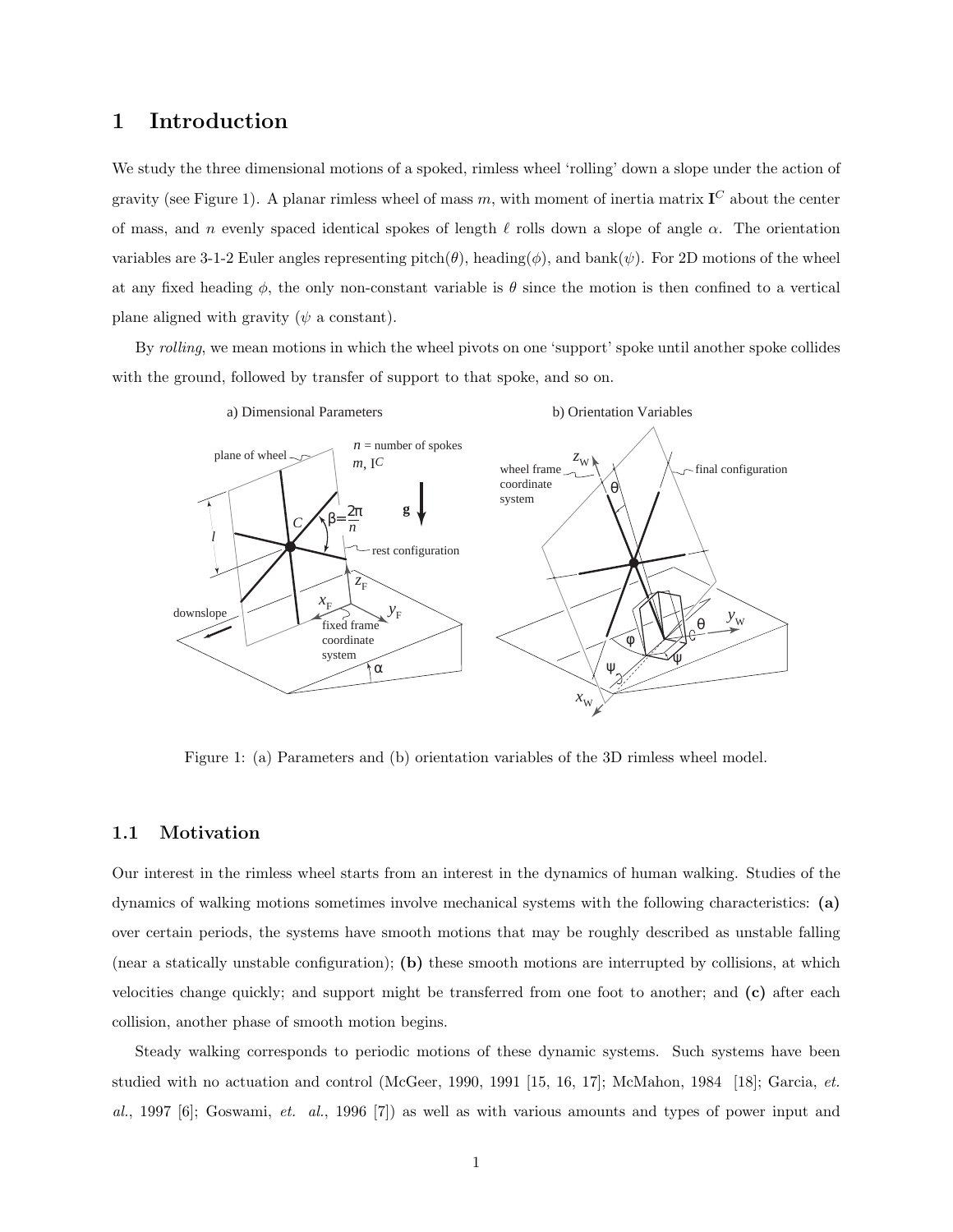active control (see, e.g., Hemami and Chen, 1984 [11]; Furusho and Sano, 1990 [5]; Taga, 1991 [23]; Beletskii, 1990 [1]; Pandy and Berme, 1988 [19]; Hurmuzlu, 1993 [12, 13]; Yamaguchi, 1990 [25]; Zajac and Winters, 1990 [26]; Vukobratovic, et. al., 1990 [24]).

One goal of studies of gait is to understand stability. McGeer's machines, and the walking toys that inspired them (McGeer, 1989) [14], are passive and dynamically stable. We are not aware of studies of systems that are simpler than McGeer's, yet retain the essential features mentioned above. Besides wobbling toys with low mass-centers and broad feet (McGeer, 1989) [14], passive dynamic walking machines that are stable in three dimensions have not yet been discovered in theory, simulation or experiment.

Two dimensional motions of the rimless wheel were studied briefly by McGeer (note that in 2D motions, the system has only one degree of freedom). Although three-dimensional motions of a rolling regular polygon (the same as a rimless wheel) were studied by Goyal (1992) [8], three dimensional stability analyses of rolling polygons have not been conducted before. We hope that a 3D stability analysis of the wheel will provide some insight into possible stabilizing mechanisms which in turn might improve our understanding of the dynamics of passive walking in 3D. Like McGeer's walking machines, the rimless wheel has periodic motions in two dimensions which are stable if restricted to two dimensions. Also, like walking machines, the rimless wheel can fall down in 3D. The wheel is simpler to study than the walking machines for the following reasons: **(a)** if the slope is large enough, periodic motions always exist within some interval of heading angle *φ*; **(b)** if periodic motions exist, they are always stable if constrained to 2D; and **(c)** the motion is simpler because the system consists of a single rigid body, unlike the walking machines, which are made of interconnected rigid bodies.

Another reason why the rimless wheel is of interest is that its rolling motion resembles that of a disk, especially so as the number of spokes becomes large. Steady rolling of a disk on a level surface is not asymptotically stable; if slightly disturbed, the wheel wobbles forever (e.g., see Greenwood [9]). The similarity of the rolling motions leads to the question of whether steady motions of the rimless wheel can be asymptotically stable.

# **2 Description of the System**

A wheel of net mass  $m$  with the rim removed, and with  $n$  evenly spaced identical spokes of length  $\ell$ , rolls down a slope of angle *α* (see Figure 1). Assuming *n*-fold symmetry and that all mass is in the plane, the moment of inertia matrix about the center of mass with the *y*-axis normal to the plane of the wheel is

$$
\mathbf{I}^C = \begin{bmatrix} D & 0 & 0 \\ 0 & 2D & 0 \\ 0 & 0 & D \end{bmatrix}, \text{ for some } D > 0.
$$
 (1)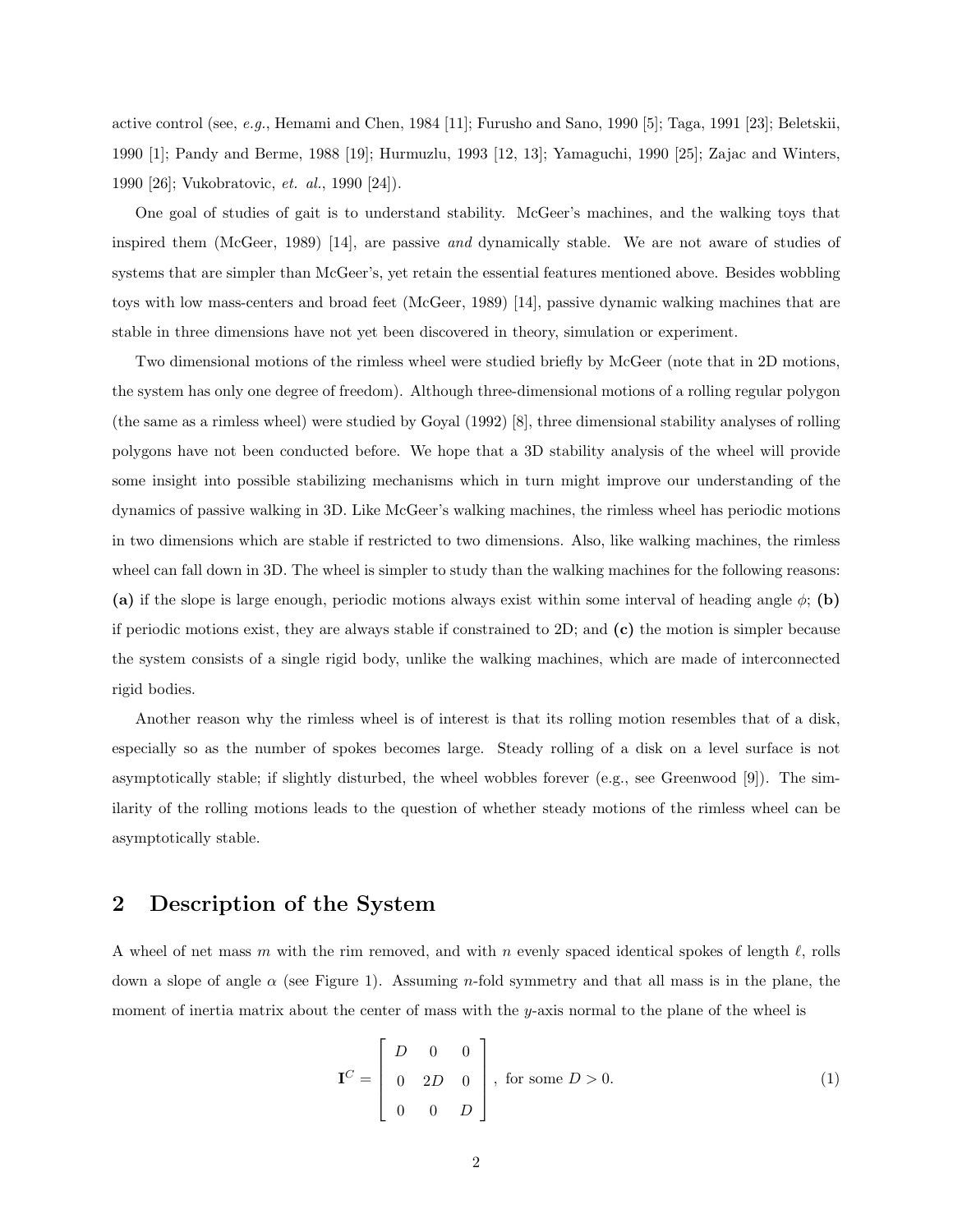Unlike a wheel with a rim, since this device loses energy at collisions, it cannot roll steadily on a level surface. Here, we only consider downhill rolling.

It is possible that appreciably elastic and/or sliding collisions will make the dynamics of the system more complicated, and perhaps change its stability. We do not consider such cases here. Once a spoke contacts the ground, we assume that it pivots about the contact point until the next spoke collides and we do not allow slip and/or loss of contact between collisions.

The perfectly plastic, instantaneous collision assumption is reasonable when the distance of rebound or sliding is small compared to the distance between neighboring spoke tips, and the time of collisional interaction is small compared to the time between collisions. The perfectly plastic assumption also reduces nicely to the rolling disk as  $n \to \infty$ .

## **Configuration and State Spaces**

We characterize the configuration of the wheel between collisions using 3-1-2 Euler angles as shown in Figure 1. The heading angle is the rotation  $\phi$  about the original *z* axis, the bank angle is the rotation  $\psi$ about the new *x* axis, and the pitch angle is the rotation  $\theta$  about the newest *y* axis.

Globally, the system has five generalized coordinates, like a rolling disk: two for contact position and three for the three-dimensional orientation. Unlike the rolling disk, the contact point is stationary between collisions and shifts discontinuously during collisions.

In our stability analysis, we do not keep track of the foot contact position over several foot collisions; we just keep track of the orientation variables  $\phi$ ,  $\psi$ , and  $\theta$ . We use equations of motion for a rimless wheel pivoting on one spoke (holonomic system with three degrees of freedom), and use angular momentumbalance-deduced jump conditions to map the state variables from just before a foot collision to just after. Thus, in our analysis, the state space is six dimensional and **q**, the state vector, is defined to be

$$
\mathbf{q} = \{\phi, \psi, \theta, \dot{\phi}, \dot{\psi}, \dot{\theta}\}^T. \tag{2}
$$

# **3 Governing Equations**

A cycle of the wheel is the motion from one spoke collision through the next. A schematic of one cycle, for downhill rolling, is shown in Figure 2. The beginning and end of the cycle is determined by the pitch angle *θ*. The pitch angle of the wheel between collisions is restricted to the interval  $[-\pi/n, \pi/n]$  by resetting the pitch angle after each downhill collision to  $\theta = -\pi/n$ .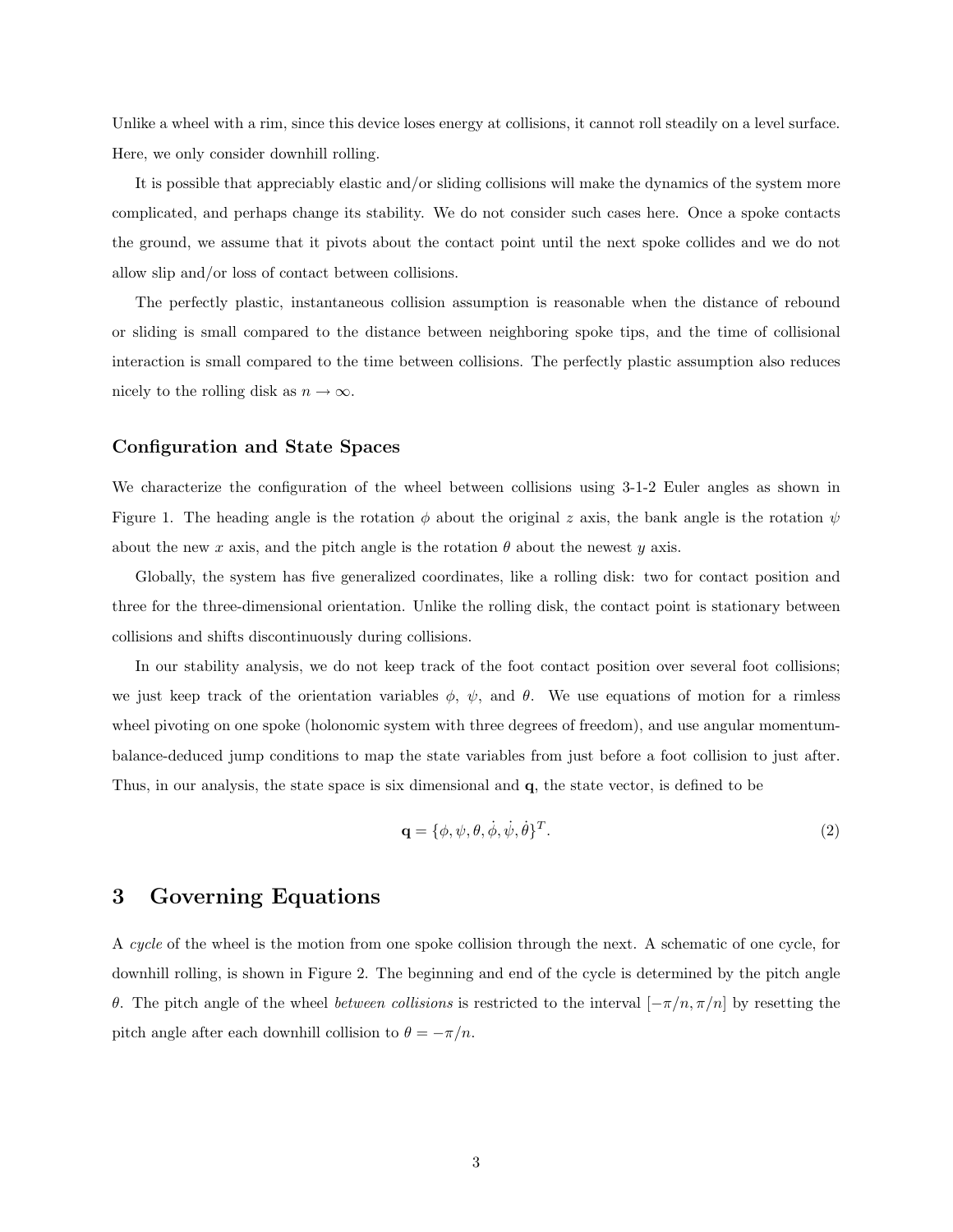

Figure 2: Schematic over one cycle of motion showing: (a) the state of the wheel just after collision *i* with point A, (b) the state of the wheel between collisions, (c) the state of the wheel just before collision  $i + 1$  at point B, (d) collision  $i + 1$  at point B, and (e) the state of the wheel just after collision  $i + 1$  at point B.

## **3.1 Equations of Motion between Collisions**

Referring to Figure 2, angular momentum balance about the contact point of the spoke currently touching the ground yields the following three non-dimensionalized equations for motion between collisions:

$$
s\alpha c\theta c\phi - s\alpha s\theta s\psi s\phi + s\theta c\psi c\alpha = \frac{1}{\lambda^2} (c\psi \dot{\psi}\dot{\phi} + s\psi \ddot{\phi} + \ddot{\theta}) +
$$
  
\n
$$
(c\theta c\psi \dot{\phi} + s\theta \dot{\psi})(-s\theta c\psi \dot{\phi} + c\theta \dot{\psi})
$$
  
\n
$$
0 = \left[s\theta c\psi \dot{\theta}\dot{\psi} - c\theta s\psi \dot{\psi}\dot{\phi} + c\theta c\psi \ddot{\phi} + c\theta \dot{\theta}\dot{\psi} + s\theta \ddot{\psi} +
$$
  
\n
$$
(s\psi \dot{\phi} + \dot{\theta})(-s\theta c\psi \dot{\phi} + c\theta \dot{\psi})\right]
$$
  
\n
$$
c\psi s\phi s\alpha + s\psi c\alpha = -\frac{1+\lambda^2}{2\lambda^2} \left[c\theta c\psi \dot{\phi} - s\theta s\psi \dot{\psi}\dot{\phi} + s\theta c\psi \ddot{\phi} + s\theta \dot{\theta}\dot{\psi} - c\theta \ddot{\psi} +
$$
  
\n
$$
(s\psi \dot{\phi} + \dot{\theta})(c\theta c\psi \dot{\phi} + s\theta \dot{\psi})\right]
$$
  
\n(3)

where 's'and 'c' are used to denote 'sin' and 'cos', and  $\lambda^2 = \frac{1}{2J+1}$  with the square of the radius of gyration  $J \equiv \frac{D}{m\ell^2}$  (non-dimensionalized with respect to  $\ell$ ). An overdot indicates differentiation with respect to nondimensional time  $\tau \equiv \sqrt{g/\ell}$ . These equations are simply those of an inverted rigid body pendulum. This set of equations can be converted to a first order system of the form  $\dot{\mathbf{q}} = \mathbf{g}(\mathbf{q}, \mathbf{p})$ , where **p** is a vector of the parameters,  $\mathbf{p} = (\lambda^2, \alpha)$ . We do not restate the equations in first order form for brevity. Henceforth, the dependence on the parameters **p** will not be explicitly stated.

As a brief aside, the parameter  $\alpha$  could be eliminated from the equations of motion by a change of variable using angles measured with with respect to a fixed frame whose *z*-axis is aligned with gravity rather than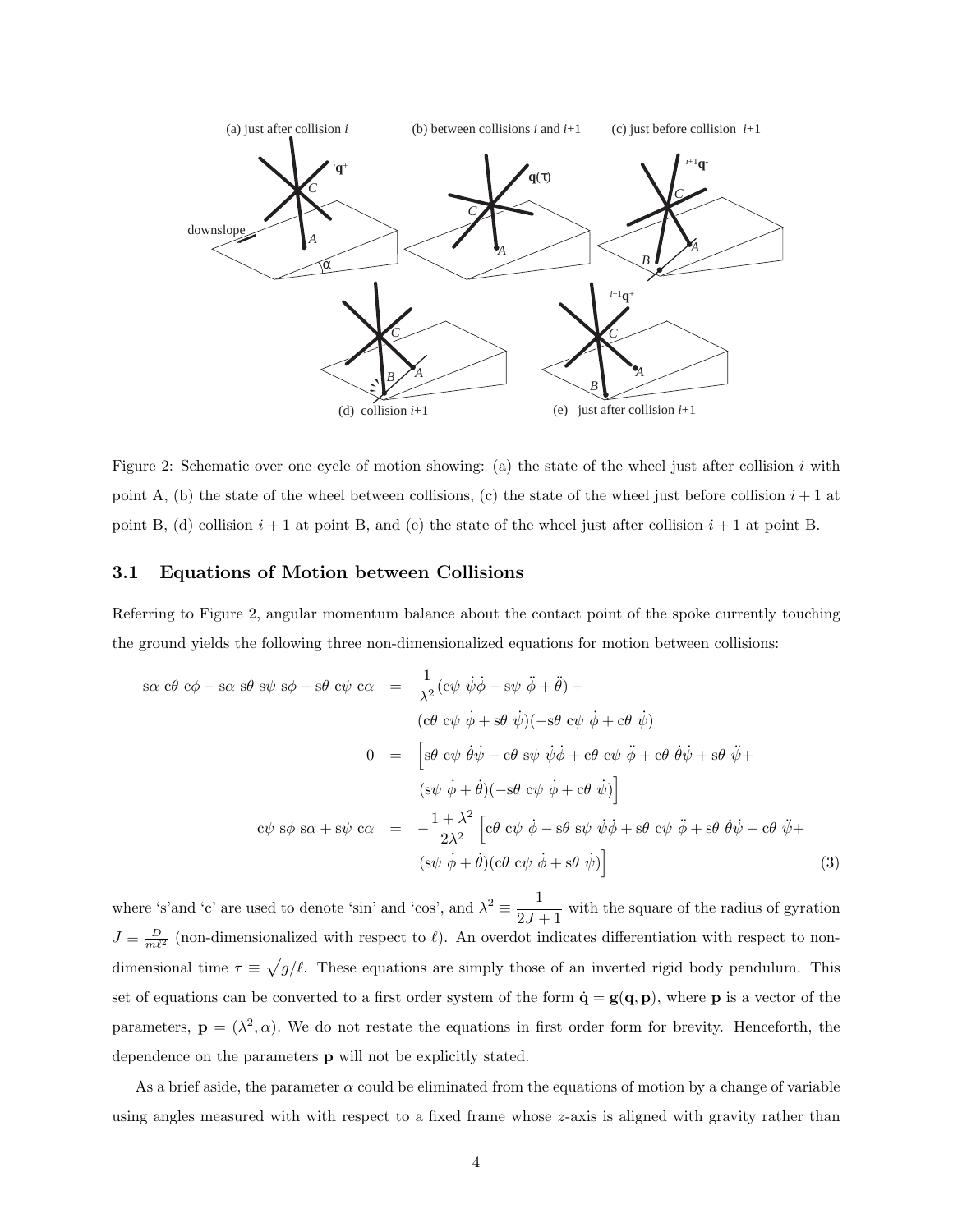the normal to the plane. By including  $\alpha$  here in equation (3), we eliminate it from the collision transition equations that we develop below.

## **3.2 Collision Transition Conditions**

### **3.2.1 Collision Rule for Configuration Variables**

Due to our choice of Euler angles, the heading and bank angles do not change through a collision. The pitch angle is reset at each collision as support is transferred from one spoke to the next according to the following mapping:

$$
\theta \mapsto -\theta \text{ or } ^i\theta^+ = -^i\theta^-.
$$
 (4)

Thus, we can write

$$
\left\{\begin{array}{c}\n\phi^+\\\
\psi^+\\\
\theta^+\n\end{array}\right\} = \mathbf{S}\left\{\begin{array}{c}\n\phi^-\\\
\psi^-\\\
\theta^-\n\end{array}\right\}, \text{ where } \mathbf{S} = \left[\begin{array}{ccc}\n1 & 0 & 0 \\
0 & 1 & 0 \\
0 & 0 & -1\n\end{array}\right].\n\tag{5}
$$

### **3.2.2 Collision Rule for Angular Rates**

We model the collision as instantaneous. When a spoke collides with the ground, we assume that the trailing spoke instantaneously loses contact with the ground so that only one spoke is in contact with the ground at any time. We assume that no impulse is transmitted at the trailing spoke and that the collision of the new spoke with the ground is perfectly plastic. Under these assumptions, the angular rates just before and after a collision are related as follows:

$$
\begin{Bmatrix} \dot{\phi}^{+} \\ \dot{\psi}^{+} \\ \dot{\theta}^{+} \end{Bmatrix} = \mathbf{T} \begin{Bmatrix} \dot{\phi}^{-} \\ \dot{\psi}^{-} \\ \dot{\theta}^{-} \end{Bmatrix}, \text{ where } \mathbf{T} = \begin{bmatrix} 1 + \frac{2\lambda^{2}}{1+\lambda^{2}}(\cos\frac{2\pi}{n} - 1) & 0 & 0 \\ -\frac{\lambda^{2}}{1+\lambda^{2}}\cos\psi\sin(\frac{2\pi}{n}) & 1 & 0 \\ 2\lambda^{2}\frac{1-\lambda^{2}}{1+\lambda^{2}}\sin\psi\sin^{2}(\frac{\pi}{n}) & 0 & \underbrace{1+\lambda^{2}(\cos\frac{2\pi}{n} - 1)}_{\mu} \end{bmatrix} . \tag{6}
$$

The (3, 3) element of the matrix **T** appears again in the stability calculations. We call it  $\mu \equiv 1 + \lambda^2(\cos \frac{2\pi}{n} - 1)$ .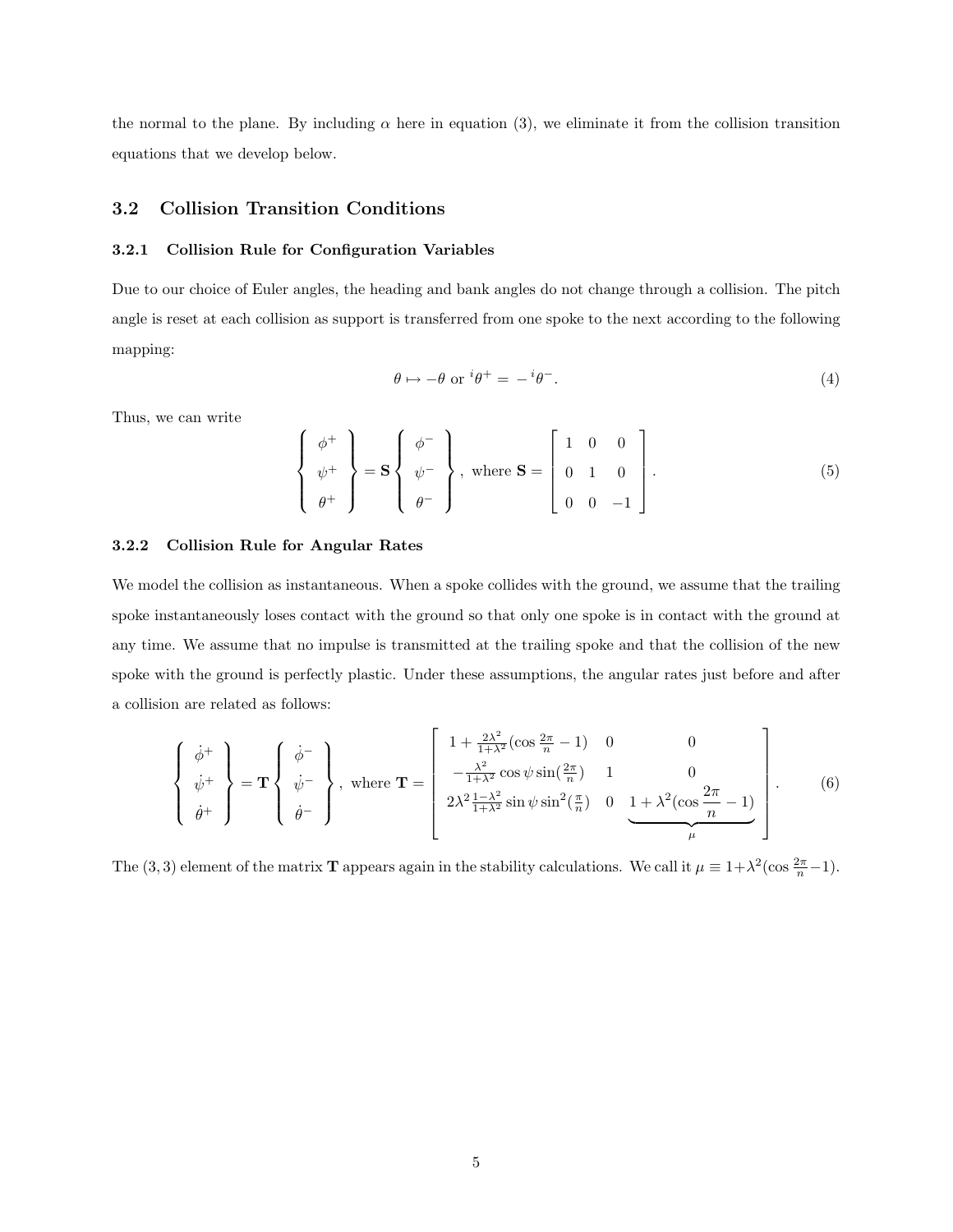### **3.2.3 Total Collision Rule**

Finally, we can merge the transition rules for the orientation variables and their rates into one map from the state of the system just before a collision to just after:

$$
\begin{Bmatrix}\n\phi^+\\\
\psi^+\\\
\phi^+\\\
\dot{\phi}^+\\\
\dot{\psi}^+\\\
\dot{\theta}^+\n\end{Bmatrix} = \mathbf{L} \begin{Bmatrix}\n\phi^-\\
\psi^-\\
\dot{\phi}^-\\
\dot{\phi}^-\\
\dot{\psi}^-\\\
\dot{\theta}^-\n\end{Bmatrix}, \text{ where } \mathbf{L} = \begin{bmatrix}\n\mathbf{S} & \mathbf{0} \\
\mathbf{0} & \mathbf{T}\n\end{bmatrix}.
$$
\n(7)

We can rewrite this collision law that maps the state of the wheel just before to just after a collision as

$$
\mathbf{q}^+ = \mathbf{h}(\mathbf{q}^-) = \begin{bmatrix} \mathbf{L}(\mathbf{q}^-) \end{bmatrix} \mathbf{q}^-, \tag{8}
$$

where the matrix [**L**(**q**−)] depends only on the orientation variables and not their rates.

# 4 Poincaré Section, Return Map, and Fixed Points

To study this system, we use a Poincaré section. Ignoring the absolute position of the wheel on the plane, the rimless wheel has a six-dimensional phase space with coordinates  $(\phi, \psi, \theta, \dot{\phi}, \dot{\psi}, \dot{\theta})$ . Instead of taking a Poincaré section at fixed intervals of time, a natural place to sample this space is at the points of discontinuity, the collisions, where we know the pitch angle of the wheel to be  $\theta = \frac{\pi}{n}$ . The map we use, say **f**, takes the state of the wheel from just after one collision to just after the next collision.

This mapping approach has also been used in other work involving discontinuous vector fields such as studies of: hopping robots (Bühler and Koditschek, 1990 [3]); bouncing balls (Guckenheimer and Holmes, 1983 [10]); elasto-plastic oscillators (Pratap, et. al., 1992 [20]); impact oscillators (Shaw and Holmes, 1983 [21], Shaw and Rand, 1989 [22]); and walking (McGeer, 1991 [17], Hurmuzlu, 1993 [12, 13]). <sup>1</sup>

Note that the Poincaré section is taken at the same  $\theta$  for every collision; thus, we assume that the surface of the slope is not curved or bumpy so that the wheel must rotate through the same angle  $\theta = \frac{2\pi}{n}$  between collisions; thus, the Poincaré section is taken at the same  $\theta$  for every collision.

The state of the system *after* each collision is a point on the Poincaré section. The map from one point to the next can be written as  $\mathbf{q} \mapsto \mathbf{f}(\mathbf{q})$  or

$$
e^{i+1}\mathbf{q}^+ = \mathbf{f}(i\mathbf{q}^+),\tag{9}
$$

<sup>&</sup>lt;sup>1</sup>A general discussion of the dynamics of systems with impacts can be found in Brogliato, 1996 [2].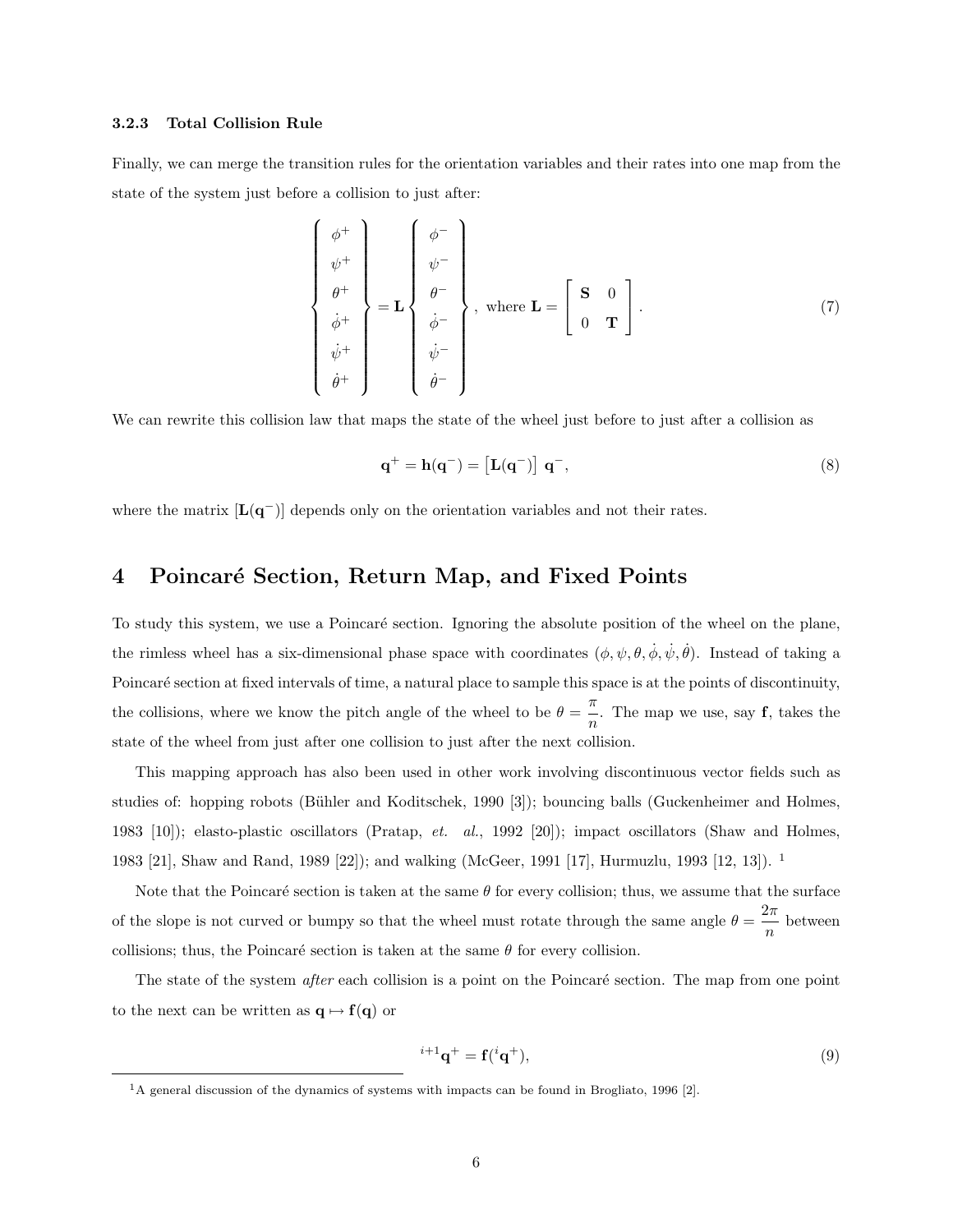where we call **f** the return map (or Poincaré map) and  ${}^{i}q^{+}$  is the state vector of the system at the start of a cycle, just after the *ith* collision.

The map **f** may be looked upon as a composition of two maps,  $\mathbf{f} = \mathbf{h} \circ \mathbf{d}$ ; here, **d** governs the motion from just after collision  $i$  to just before collision  $i + 1$ , obtained by integrating the equations of motion between collisions, and **h** governs support transfer, from just before to just after collision  $i + 1$ .

For periodic or steady motion, we must find fixed points of the return map,  $\mathbf{q}^* = \mathbf{f}(\mathbf{q}^*)$ .

## **5 Stability of Periodic Motions**

In this paper we consider a system that, with fixed system parameters,  $(m, n, \ell, J)$ , exhibits a one-parameter family of periodic motions corresponding to rolling down the slope at different headings. On a Poincaré section, periodic motions appear as fixed points; thus a 1 parameter family of periodic motions appears as a curve on the Poincaré section.

If  $\Sigma$  is the Poincaré section, the return map is a function of **q**  $\in \Sigma$ , given by **q**<sub>*n*+1</sub> = **f**(**q**<sub>*n*</sub>). For any trajectory of the system, given an initial intersection with the Poincar´e section, **q**0, the return map generates a sequence of iterates,  $\mathbf{q}_1, \mathbf{q}_2, \mathbf{q}_3, \cdots$ . Any **q** for which  $\mathbf{f}(\mathbf{q}^*) = \mathbf{q}^*$  is a fixed point on the Poincaré section.

**Definitions:** We use the following definitions of stability. Let  $\mathbf{q}^* \in \Sigma$  be a fixed point. The fixed point **q**<sup>\*</sup> is stable if, for any  $\epsilon > 0$ , there exists  $\delta > 0$  such that whenever  $|\mathbf{q}_0 - \mathbf{q}^*| < \delta$ ,  $|\mathbf{q}_n - \mathbf{q}^*| < \epsilon$  for all positive *n*. The fixed point  $q^*$  is asymptotically stable if, in particular, there exists  $\delta > 0$  such that whenever  $|\mathbf{q}_0 - \mathbf{q}^*| < \delta$ ,  $|\mathbf{q}_n - \mathbf{q}^*| < \epsilon$  for all positive *n* and  $\lim_{n\to\infty} \mathbf{q}_n = \bar{\mathbf{q}}^*$  exists. Note that we do not insist that  $\bar{\mathbf{q}}^* = \mathbf{q}^*$ , only that  $|\bar{\mathbf{q}}^* - \mathbf{q}^*| < \epsilon$ , and therefore our use of the term asymptotic stability is less restrictive than usual. Clearly, if  $\bar{\mathbf{q}}^*$  exists, it must be a fixed point. Thus, we call a periodic motion asymptotically stable if, when slightly disturbed from this motion, the system asymptotically approaches some nearby periodic motion. This is the strongest type of stability possible when there is a family of periodic motions, since the perturbed point  $\mathbf{q}_0$  could just as well be a perturbation of  $\mathbf{\bar{q}}^*$  as a perturbation of  $\mathbf{q}^*$ .

**Calculations:** In stability calculations, we first compute a fixed point of interest, say **q**<sup>∗</sup> ∈ Σ. Then we select some perturbed point **q**<sup>0</sup> which lies close to **q**∗. Numerically or analytically, we find the next iterate **q**<sub>1</sub> = **f**(**q**<sub>0</sub>). To a linear approximation, **q**<sub>1</sub> = **q**<sup>∗</sup> + **J**(**q**<sub>0</sub> − **q**<sup>∗</sup>), where **J** is the Jacobian of the map, evaluated at **q**∗. If the eigenvalues of the Jacobian are all smaller than one in magnitude, then the fixed point is asymptotically stable in the traditional sense. Since we have a one-parameter family of fixed points, one eigenvalue will always be exactly equal to one. If all the other eigenvalues are smaller than one in magnitude, then the fixed point is asymptotically stable in the weak sense described above.

For the system we consider in this paper, the Poincaré section is five dimensional (the phase space is six dimensional). Thus, the Jacobian is a  $5 \times 5$  matrix which can be numerically computed by five calculations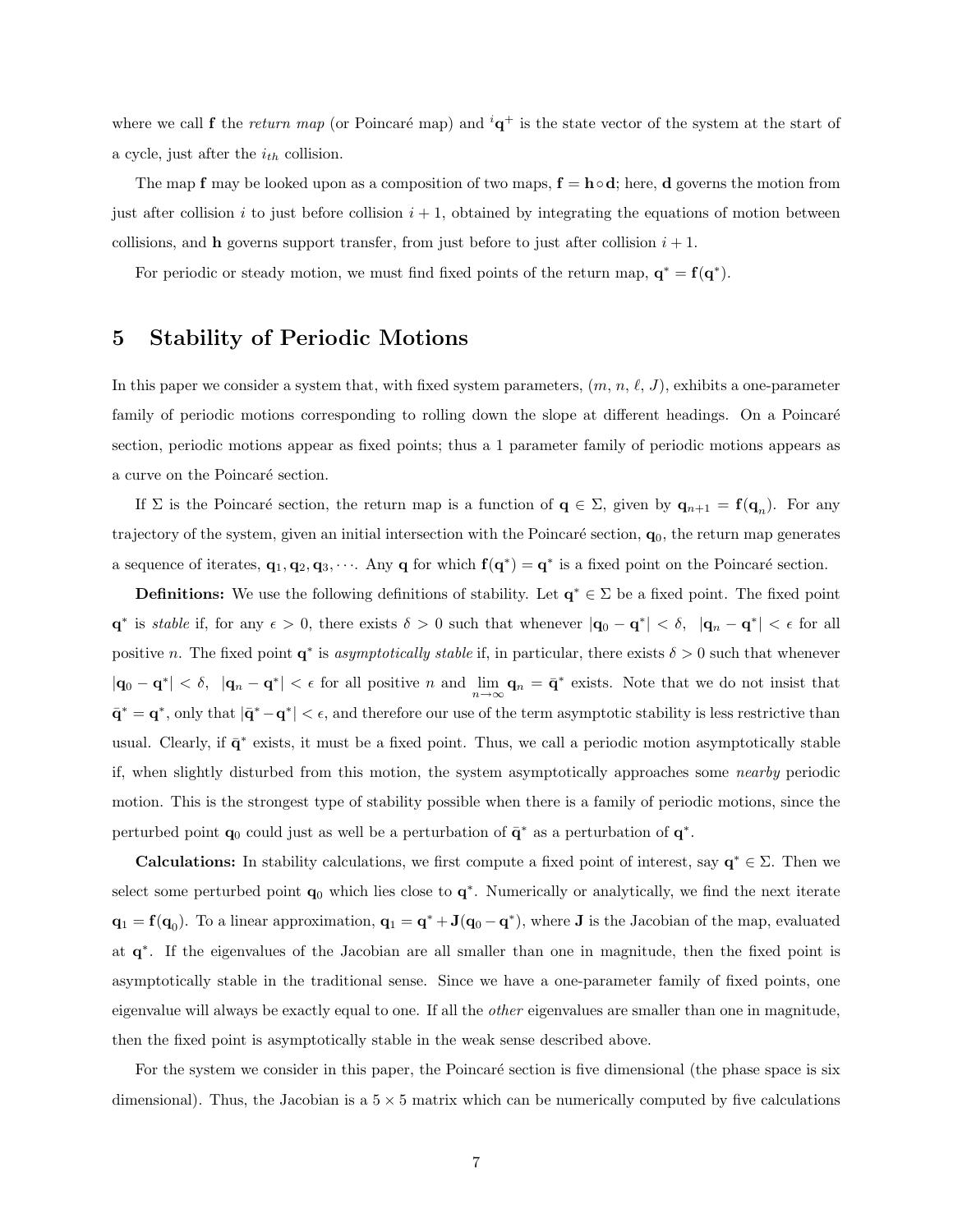using independent perturbations  $\mathbf{q}_0 - \mathbf{q}^*$  for each case. Naturally, the perturbed point  $\mathbf{q}_0$  must lie on the Poincaré section in each case. In our calculations, we chose to do  $six$  (dimension of the phase space) calculations, where the perturbed point  $q_0$  need not lie on the Poincaré section in each case, resulting in a 6 × 6 Jacobian matrix. **Note:** Our six dimensional calculation yields a Jacobian with six eigenvalues; one eigenvalue is exactly zero, and reflects the fact that the initially perturbed point might lie off the Poincaré section, but the next iterate  $q_1$  will lie exactly on the Poincaré section. The remaining five eigenvalues of our  $6 \times 6$  Jacobian matrix are identical to the eigenvalues of the  $5 \times 5$  Jacobian obtained by selecting initial perturbations only on the Poincar´e section. Since our system has a one-parameter family of fixed points, one eigenvalue is exactly equal to one. Thus, there remain four eigenvalues to be examined.

## **6 Motion Restricted to 2D: Some Results**

A detailed analysis of all possible 2D motions of the rimless wheel may be found in Coleman (1997) [4]. A simple analysis is described in McGeer (1990) [15]. Here, we consider only the motions near steady downhill rolling motions.

If the rimless wheel completes a downhill cycle, the kinetic energy of the wheel at the end-of-cycle, just before collision  $i + 1$ , is greater than the kinetic energy at the start-of-cycle, just after collision  $i$ , due to the downhill slope  $(K.E^{-}_{i+1} > K.E^{+}_{i}).$  The kinetic energy of the wheel drops instantaneously at impact. For downhill motions, only three outcomes are possible when **(a)** the slope is big enough and **(b)** the wheel has enough initial kinetic energy make it past the vertical position in its cycle of motion to the next downhill collision. These possibilities are:

- 1. Periodic motion occurs; this happens if the energy lost in collision is exactly balanced by the kinetic energy gained in falling. In this case, the state variables are equal to those at the start of the previous cycle. The wheel is in periodic or limit cycle motion that repeats indefinitely.
- 2. The wheel slows down towards a periodic motion, which may be shown to be unique; this happens if more energy is lost in collision than gained in moving downhill.
- 3. The wheel speeds up towards the periodic motion; this happens if more energy is gained in moving downhill than lost in collision.

In Coleman (1997) [4], it is shown that condition **(a)** is satisfied if the effective slope angle  $\gamma > \gamma_c$  where  $\gamma_c$ satisfies

$$
1 - \cos\frac{\pi}{n}\cos\gamma_c - \frac{1+\mu^2}{1-\mu^2}\sin\frac{\pi}{n}\sin\gamma_c = 0,
$$
\n(10)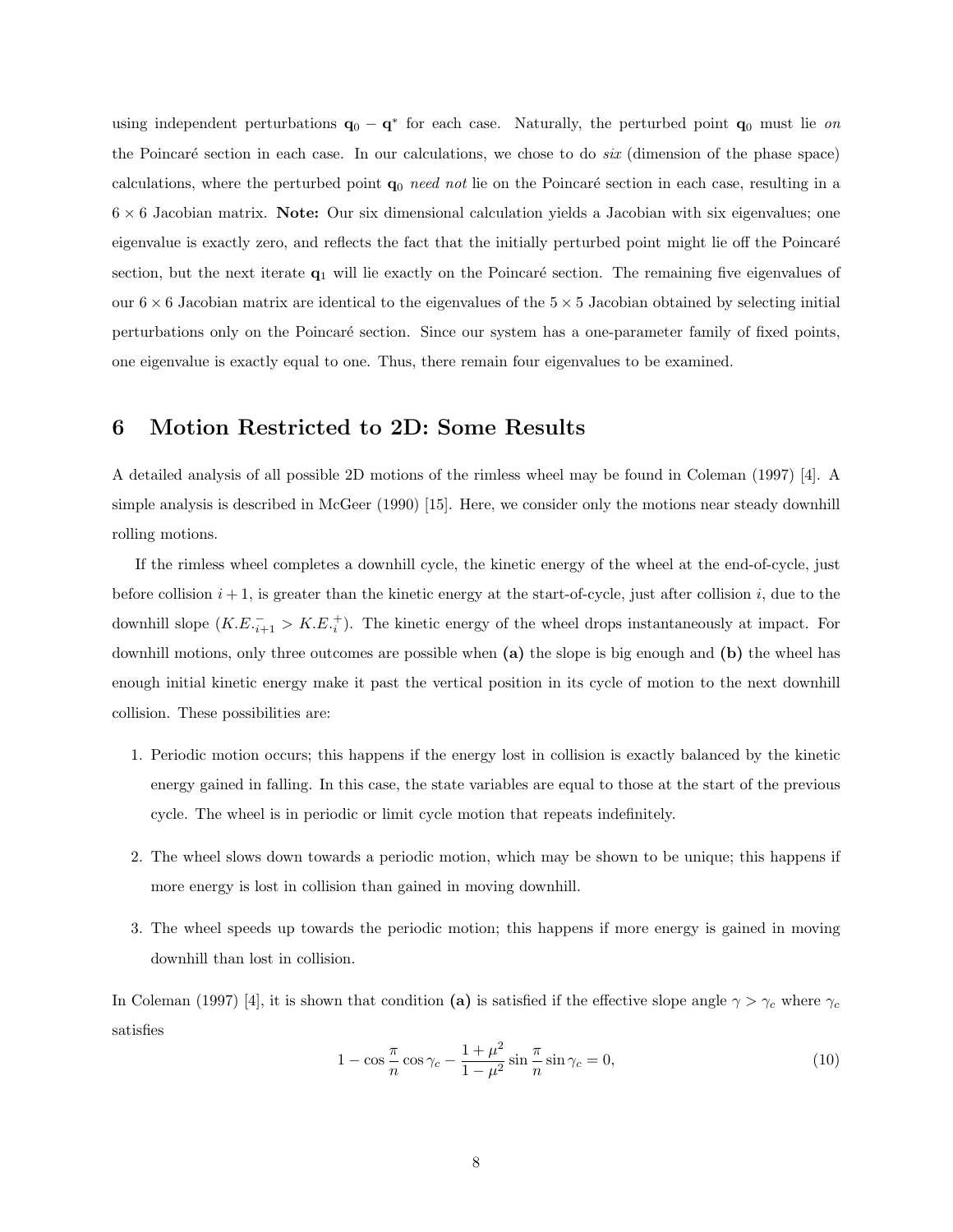and that condition (b) is satisfied if the the pitch rate just after a collision  $i\dot{\theta}^+ > \dot{\theta}_c$  where  $\dot{\theta}_c$  is given by

$$
\dot{\theta}_c = \sqrt{2\lambda^2 (1 - \cos(\gamma - \frac{\pi}{n}))}.\tag{11}
$$

Based on the observations above, key aspects of the 2D motions that are relevant to steady rolling motions in 3D are stated below:

- 1. For large enough slopes,  $\gamma > \gamma_c$ , unique steady 2D rolling motions *always exist.*
- 2. The steady 2D motions (restricted to 2D) are asymptotically stable. The eigenvalue of the linearization of the map about the fixed point is  $\mu^2 < 1$ .

# **7 3D Motions**

The solutions found in 2D will satisfy the 3D equations of motion; i.e., all 2D solutions are also 3D solutions. There is a family of 2D periodic motions restricted to different vertical planes; i.e., the wheel may roll downhill at different heading angles *φ*∗. We call these steady 3D motions planar (or 2D) limit cycles. A planar limit cycle is illustrated schematically in Figure 3. Corresponding to each fixed point is a trajectory in



Figure 3: The schematic here depicts the planar limit cycle motion, for the 3D wheel, showing how the plane of the wheel at heading  $\phi^*$  is aligned with the force acting on the wheel due to gravity.

phase space in between collisions. With a slight abuse of notation, we also use an asterisk '\*' to denote this trajectory  $\mathbf{q}^*(\tau)$ , which we call the 2D limit cycle trajectory (see Figure 6 in the appendix); we distinguish it from the fixed point **q**<sup>∗</sup> by showing it as a function of the non-dimensional time *τ* . The fixed point **q**<sup>∗</sup>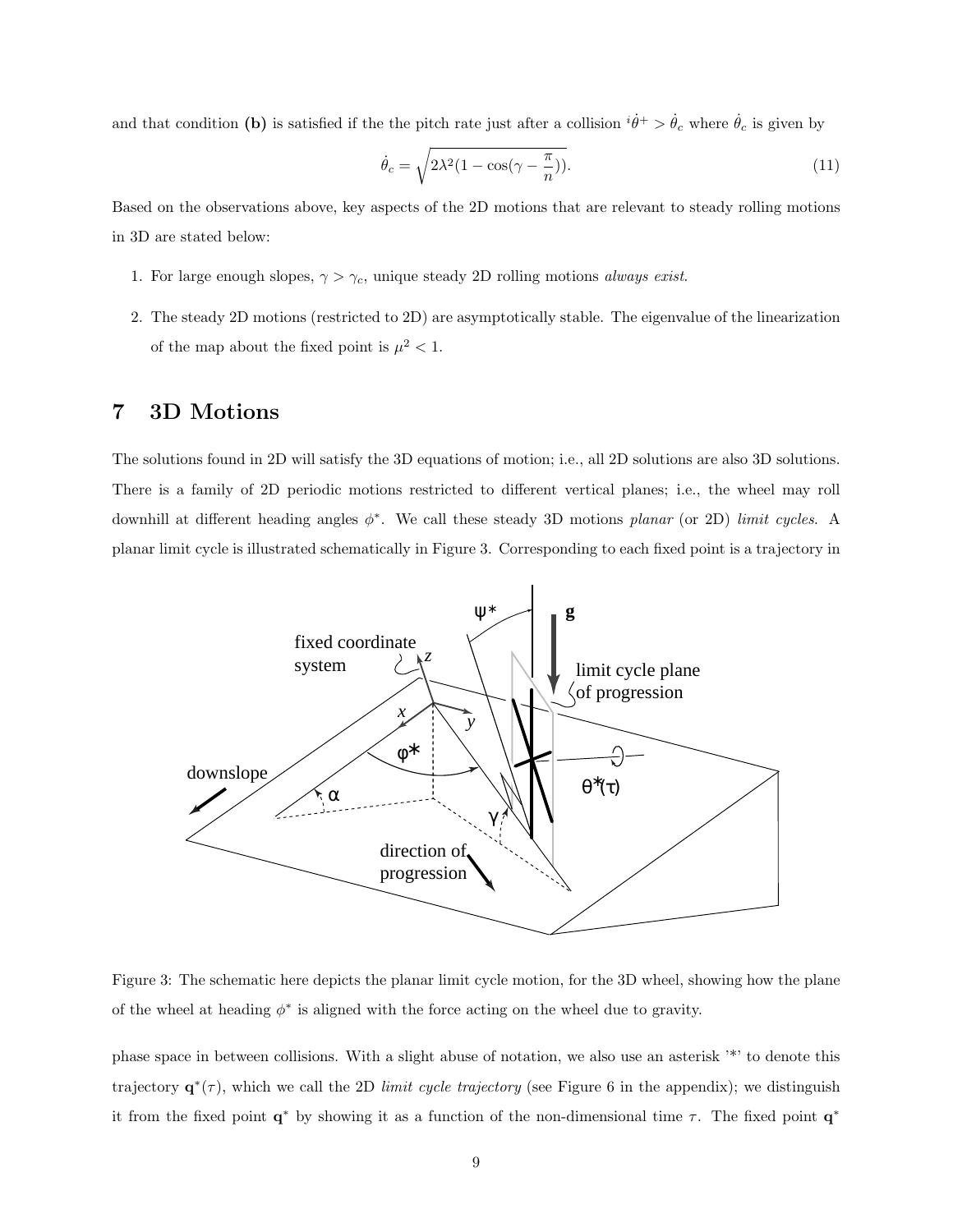| Limit Cycle<br>Trajectory (in time)  |          |                    | $\phi^*(\tau) = \phi^* \left  \phi^*(\tau) = 0 \right  \quad \psi^*(\tau) = \psi^* \left  \phi^*(\tau) = 0 \right $ | $\theta^*(\tau)$ | $\dot{\theta}^*(\tau)$                                                                                                                                                             |
|--------------------------------------|----------|--------------------|---------------------------------------------------------------------------------------------------------------------|------------------|------------------------------------------------------------------------------------------------------------------------------------------------------------------------------------|
| Fixed Point<br>of $f$ (on $\Sigma$ ) | $\phi^*$ | $\dot{\phi}^* = 0$ |                                                                                                                     |                  | $\begin{vmatrix} \psi^* \equiv \psi^*(\phi^*, \gamma) & \dot{\psi}^* = 0 & \theta^* = -\frac{\pi}{\mu} & \dot{\theta}^* \equiv \dot{\theta}^*(\gamma, n, \lambda^2) \end{vmatrix}$ |

and its associated 2D limit cycle trajectories between collisions are summarized in Table 1. For motions

Table 1: The planar limit cycle in three dimensions. The limit cycle time histories  $\phi^*(\tau)$ ,  $\dot{\phi}^*(\tau)$ ,  $\psi^*(\tau)$ , and  $\dot{\psi}^*(\tau)$  are constant over a cycle and equal to the corresponding fixed point values at the start-of-cycle. The limit cycle pitch angle  $\theta^*(\tau)$  and rate  $\dot{\theta}^*(\tau)$  are not constant.

of the wheel restricted to two dimensions,the plane of the wheel is parallel to the line of action of the net gravity force acting on the wheel. In terms of the 3D variables, this gives the bank angle *ψ*<sup>∗</sup> of the wheel as a function of the slope angle  $\alpha$  and the heading angle  $\phi^*$ 

$$
\psi^* \equiv \psi(\phi^*, \alpha) = \tan^{-1}(-\sin \phi^* \tan \alpha). \tag{12}
$$

The effective slope  $\gamma$  at a particular heading is given by

$$
\gamma \equiv \gamma(\phi^*) = \sin^{-1}(\sin \alpha \cos \phi^*). \tag{13}
$$

The heading angle *φ*<sup>∗</sup> may be looked upon as a free parameter that determines a one-parameter family of steady rolling motions. Finally, the *limit cycle pitch rate*, as sampled on the Poincaré section, and the *limit* cycle period  $\tau^*$  are, respectively,

$$
\dot{\theta}^* \equiv \dot{\theta}^*(\gamma, n, \lambda^2) = \sqrt{\frac{4\mu^2 \lambda^2 \sin \frac{\pi}{n} \sin \gamma}{1 - \mu^2}} \text{ and } \tag{14}
$$

$$
\tau^* \equiv \tau^*(\gamma, n, \lambda^2) = \int_{-\frac{\pi}{n}}^{\frac{\pi}{n}} \frac{d\theta}{\sqrt{(\dot{\theta}^*)^2 + 2\lambda^2(\cos(\frac{\pi}{n}) - \cos\theta)}}.
$$
(15)

both of which can be found using a simple 2D energy analysis. As the number of spokes *n* gets large, various planar limit cycle quantities (the limit cycle pitch rate  $\dot{\theta}^*$ , the limit cycle time between collisions  $\tau^*$ , the critical effective slope angle  $\gamma_c$ , and the collision parameter  $\mu$ ) scale with *n* as follows:

$$
\dot{\theta}^* \simeq \sqrt{\frac{n \sin \gamma}{\pi}}, \quad \tau^* \simeq \frac{2(\frac{\pi}{n})^{\frac{3}{2}}}{\sqrt{\sin \gamma}}, \quad \gamma_c \simeq \frac{\lambda^2 \pi^3}{n^3}, \quad \text{and } \mu \simeq 1 - 4\frac{\lambda^2 \pi^2}{n^2}.\tag{16}
$$

Here,  $\gamma_c$  is the minimum required slope for steady rolling motions to exist. The limit cycle pitch angle, equal to half the angle between the spokes, is  $\theta^* = -\pi/n$  which obviously scales as  $\theta^* \sim O(1/n)$ .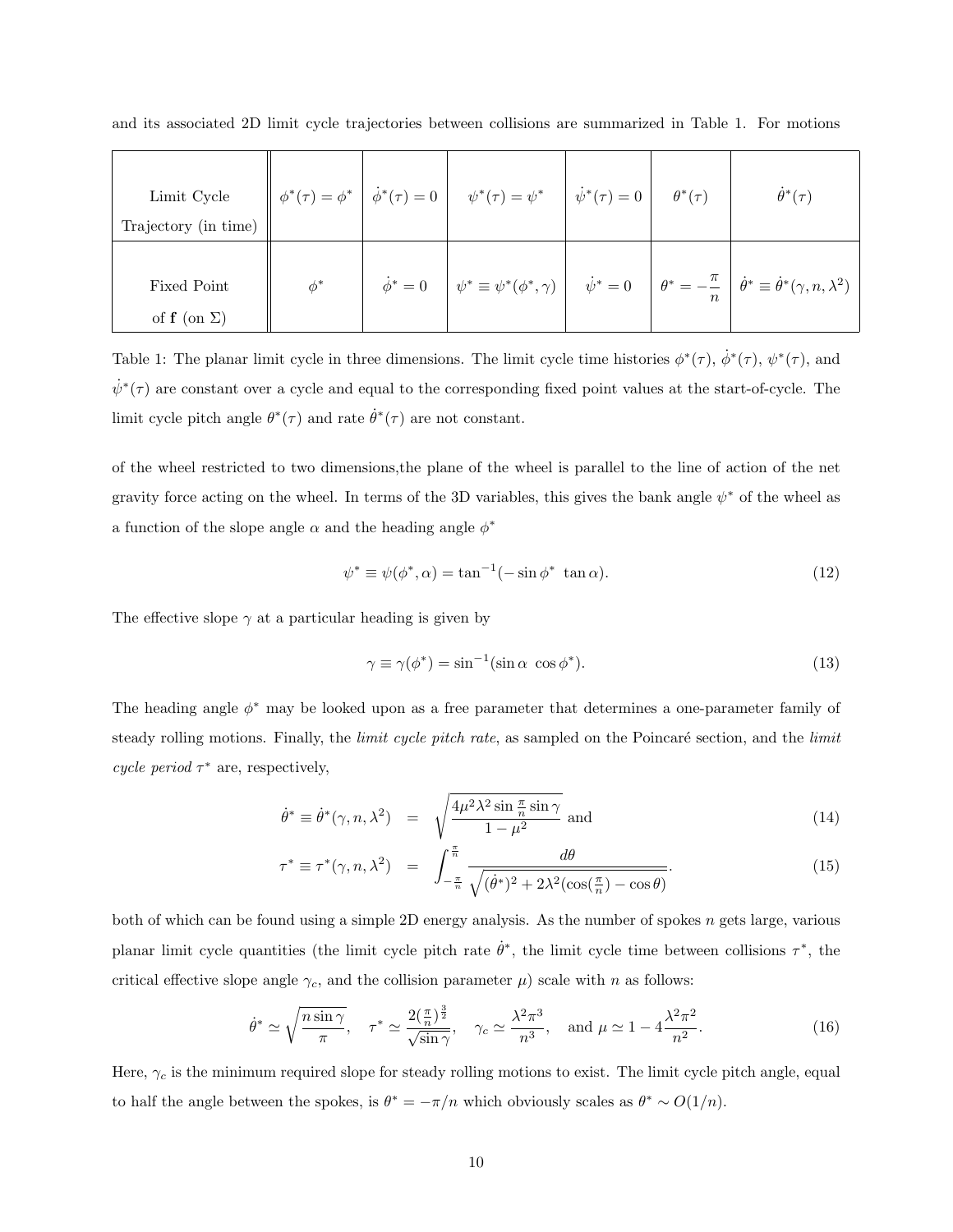For our 3D analytical stability study, we take the slope angle *α* to be inversely proportional to the number of spokes,  $\alpha = \frac{\bar{\alpha}}{n}$ , which implies for any heading  $\phi$  that

$$
\gamma = \frac{\bar{\gamma}}{n} + O(\frac{1}{n^3}) \gg \gamma_c \sim O(\frac{1}{n^3})
$$
\n(17)

where  $\bar{\gamma} \sim O(1)$  is a constant. For such slopes, the limit cycle period scales as  $\tau^* \sim O(1/n)$  and the limit cycle pitch rate tends to a constant  $\dot{\theta}^* \simeq \sqrt{\frac{\gamma}{n}}$ . As  $n \to \infty$ , we obtain a disk on a flat surface rolling at constant speed proportional to  $\sqrt{7}$ .

# **8 3D Stability of the 2D Limit Cycle**

For a rimless wheel restricted to planar motions, asymptotically stable fixed points exist if the effective slope is big enough. The limit cycle pitch rate  $\dot{\theta}^*$  is a function of the number of spokes, the radius of gyration of the wheel, and the effective slope angle. We determine the three-dimensional stability of this planar limit cycle whose 2D characteristics we already know in closed form from a nonlinear analysis of the rimless wheel restricted to two dimensions, as summarized in the previous section (for details, see Coleman (1997) [4]).

In this paper, we focus on the three-dimensional stability of the planar limit cycle. Though the 3D rimless wheel may have other periodic motions other than 2D limit cycles, such as zig-zagging or looping motions, we did not look for these solutions or investigate their stability.

Unlike the 2D case, we cannot find explicitly the 3D return map, its non-planar fixed points, or the stability of fixed points. Instead, we approximate the Jacobian of the map at the planar fixed point both numerically and analytically. In the analytical approach, the approximation is based on a perturbation expansion for a wheel with many spokes and small slopes. (See Appendix for details.)

### **8.1 Numerical Approximation**

Figure 4 shows the state of the rimless wheel disturbed slightly from a planar limit cycle over many collisions. For the parameter values used, the steady rolling motion is stable. The disturbance eventually decays and the rimless wheel enters into a new planar limit cycle at a slightly different heading (and corresponding bank angle) across the slope. The six numerically evaluated eigenvalues<sup>2</sup> for the case in Figure 4 are:  $\sigma_0 = 0$ ,  $\sigma_1 = 1$  (see discussion in Section 5),  $\sigma_2 = 0.9011$ ,  $\sigma_{3,4} = 0.9108 \pm 0.3839i = 0.9884 e^{\pm 0.3989i}$ , and  $\sigma_5 = 0.9613$ . We will compare these numerical results for this case to asymptotic estimates in a later section. Since  $|\sigma| \leq 1$ , and only one eigenvalue is exactly equal to one, the planar limit cycle motion is asymptotically stable.

<sup>&</sup>lt;sup>2</sup>The equations were integrated and the Jacobian evaluated numerically, using MATLAB. The numerically computed Jacobian **J** is not reproduced here due to limitations of space.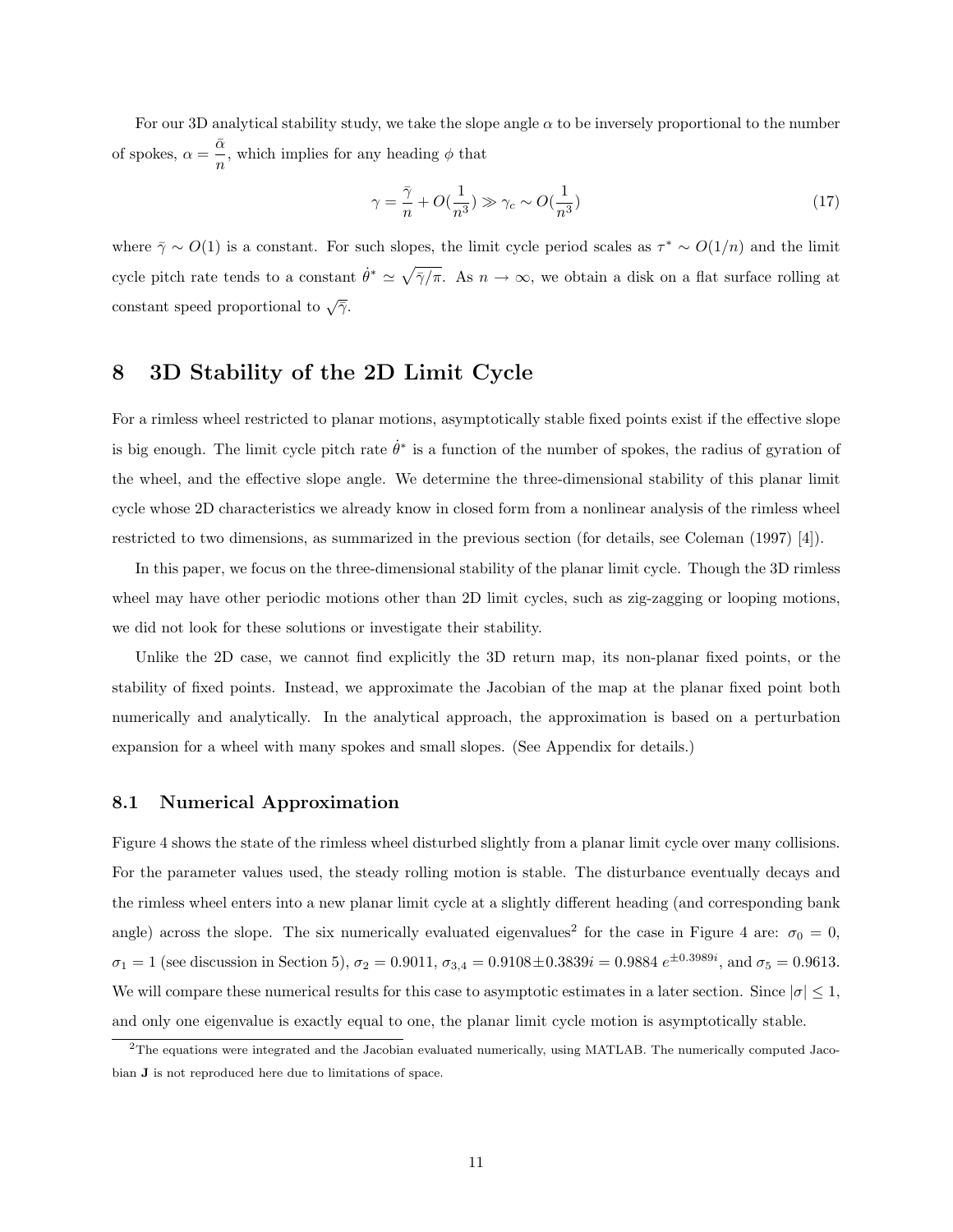

Figure 4: State of the rimless wheel plotted versus *τ* for 350 collisions after it is perturbed from its limit cycle with a disturbance in the bank angle  $\Delta\psi_0 = 0.001$ . For this simulation,  $2J = 0.5$  (or  $\lambda^2 = \frac{2}{3}$ ),  $n = 16$ ,  $\alpha = 2/n$ , and  $\phi_0^* = \pi/10$ . Note that  $\theta$  and  $\dot{\theta}$  are plotted over only about 17 collisions since their variation with  $\tau$  is at too high a frequency to be usefully displayed over 350 collisions. The discontinuities in the graphs of angular rates are due to the collisions while the discontinuities in the graph of  $\theta(\tau)$  are due to resetting  $\theta$  from  $\frac{\pi}{n}$  to  $-\frac{\pi}{n}$  at collisions.

Given the initial perturbed state of the wheel from its limit cycle, we can predict approximately the subsequent motion of the wheel, using **J**. We can do this as follows. To the linear approximation, the small initial perturbation to the fixed point of the return map propagates over *k* collisions as

$$
\Delta \mathbf{q}_k = \mathbf{J}^k \cdot \Delta \mathbf{q}_0 \tag{18}
$$

where  $\Delta \mathbf{q}_0$  is the perturbation to the fixed point  $\mathbf{q}_0^*$ .

The new limit cycle of the wheel after many collisions is given by

$$
\mathbf{q}^* = \mathbf{q}_0^* + \lim_{k \to \infty} \mathbf{J}^k \Delta \mathbf{q}_0. \tag{19}
$$

In this numerical example,

$$
\mathbf{q}_0^* = \{ \phi^* = 0.3142, \psi^* = -0.0378, \theta^* = -0.1963, \dot{\phi}^* = 0, \dot{\psi}^* = 0, \dot{\theta}^* = 0.7496 \}^T
$$

and  $\Delta \mathbf{q}_0 = {\Delta \phi_0 = 0, \Delta \psi_0 = 0.001, \Delta \theta_0 = 0, \Delta \dot{\phi}_0 = 0, \Delta \dot{\psi} = 0, \Delta \dot{\theta} = 0}^T$ . Therefore, we estimate the state vector after 350 collisions to be

$$
\mathbf{q}_0^* + \mathbf{J}^{350} \Delta \mathbf{q}_0 = \{0.2872, -0.0356, -0.1963, 0.0000, 0.0000, 0.7529\}^T.
$$
 (20)

In comparison, we obtained the state vector from numerical integration as

$$
\mathbf{q}^* = \{0.2875, -0.0356, -0.1963, 0.0000, 0.0000, 0.7527\}^T
$$
\n(21)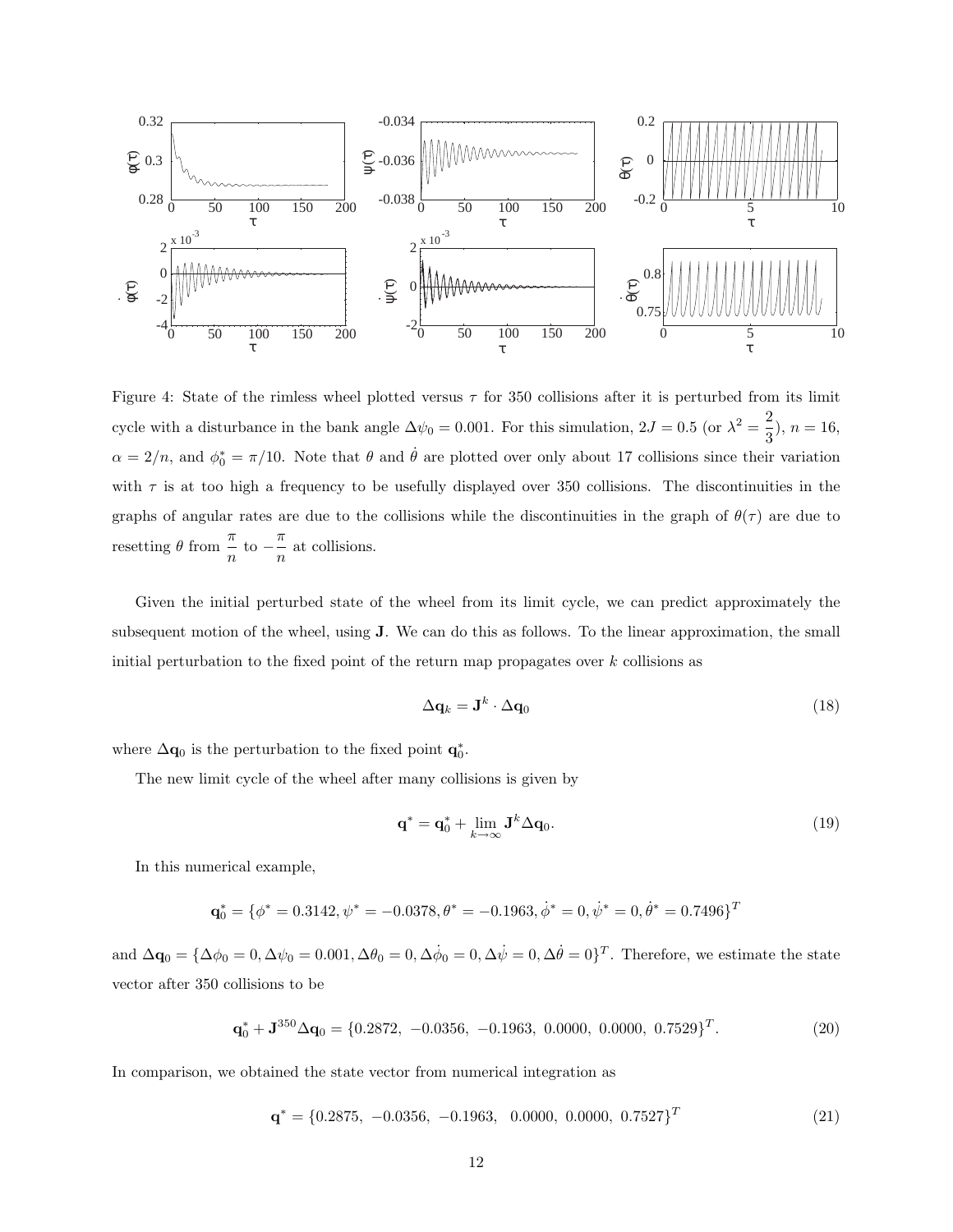after 350 collisions, rather close agreement as expected.

Also, note that, for the new limit cycle, the numerically calculated heading and bank angles are in the proper relationship and the numerically calculated limit cycle pitch rate is correct for the effective slope at the final heading:

$$
\psi^* = \tan^{-1}(-\sin\phi^* \tan\alpha) = -0.0356 \text{ and } \dot{\theta}^* = \sqrt{\frac{4\mu^2\lambda^2\sin\frac{\pi}{n}\sin\gamma}{1-\mu^2}} = 0.7527
$$

where  $\gamma$  is defined by equation (13).

More qualitatively, we note that the eigenvalues of largest magnitude less than 1 are  $\sigma_{3,4}$ , whose magnitude is about 0.99. These eigenvalues cause the slow, oscillatory decay in the disturbance. Note that the period of oscillation  $2\pi/0.3989$  is about 16, and so there are about 22 oscillations over 350 collisions. After, say, 80 collisions, we have  $(\sigma_2)^{80} < 0.0003$ ,  $(\sigma_5)^{80} < 0.05$ , and  $|\sigma_{3,4}|^{80} \approx 0.39$ . Therefore, the decay in the disturbance after about five oscillations (80 collisions) is almost solely governed by  $\sigma_{3,4}$ , and the decay per oscillation (per 16 collisions) thereafter is roughly given by  $|\sigma_{3,4}|^{16} \approx 0.83$ , which agrees with Figure 4.

The good agreement between the linearized dynamics (equation (20)) and the numerical solution (equation (21), Figure 4) are an indication that the numerical calculations are sound and the asymptotic stability conclusion is correct.

### **8.2 Analytical Approximation**

In order to analytically determine the 3D stability of the steady rolling motion, we use a perturbation method with  $\zeta = 1/n$  as a small parameter. A numerical study of the eigenvalues of the Jacobian of the map for large *n* shows that two eigenvalues are approximately of the form  $1 + k\zeta^2$  for some constant *k*, so the Jacobian needs to be found at least up to  $O(\zeta^2)$ .

Our approach is based on the following observations: **(a)** we cannot find an analytical approximation of the full 3D return map; **(b)** we can find an analytical approximation to the steady rolling or periodic motion as a power series in  $\zeta$ , up to arbitrary orders; (c) we can solve the first order (or linearized) variational equations for motions close to the limit cycle, also up to arbitrary orders in *ζ*; and, **(d)** using **(b)** and **(c)**, we can find the Jacobian of the return map at the fixed point up to arbitrary orders in *ζ*.

#### **8.2.1 Asymptotic Expansion**

We define

$$
\zeta \equiv \frac{1}{n} \tag{22}
$$

and note that  $\zeta$  is small but finite and, hence, much larger than the variations used in the stability calculations. A detailed description of the perturbation analysis of this problem (carried out using the symbolic computation package MAPLE) may be found in Coleman (1997) [4]. We summarize the analysis below.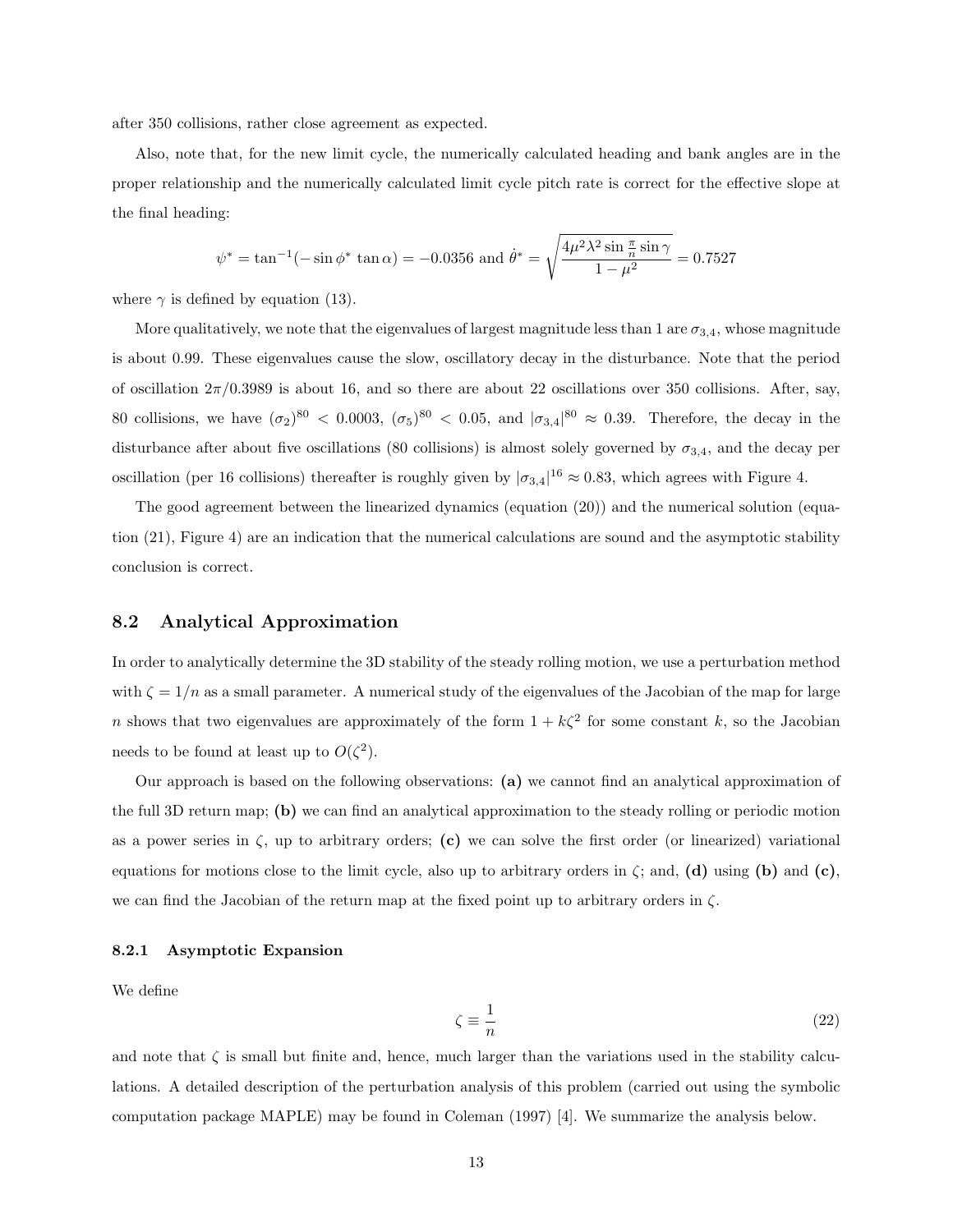We rescale the non-dimensional time  $\tau$ , pitch angle  $\theta$ , and slope angle as follows:

$$
\tau = \zeta T
$$
  
\n
$$
\theta(\tau) = \zeta \Theta(T)
$$
  
\n
$$
\alpha = \zeta \bar{\alpha}.
$$
\n(23)

Using these new scalings, we write the variational equations for small perturbations using

$$
\begin{aligned}\n\phi(T) &\approx \phi^* + \epsilon \hat{\phi}(T), \\
\psi(T) &\approx \psi^* + \epsilon \hat{\psi}(T), \text{ and} \\
\Theta(T) &\approx \Theta^*(T) + \epsilon \hat{\Theta}(T),\n\end{aligned} \tag{24}
$$

where

$$
\psi^* \equiv \psi^*(\phi^*, \bar{\alpha}) = \tan^{-1}(-\sin \phi^* \tan(\zeta \bar{\alpha})) \tag{25}
$$

and

$$
\epsilon \ll \zeta. \tag{26}
$$

We need to find the motions of the system up to strictly first order in  $\epsilon$ . The motions can be found in terms of a power series in  $\zeta$ . We expand  $\Theta^*(T)$  as

$$
\Theta^*(T) = \Theta^*(T,\zeta) \approx \Theta_0(T) + \zeta \Theta_1(T) + \dots + \zeta^m \Theta_m(T) + \dots
$$
\n(27)

Setting  $\epsilon = 0$  in the newly scaled equations of motion, we get an approximate solution for limit cycle pitch angle  $\Theta^*(T)$  and limit cycle period  $T^*$  accurate up to and including  $O(\zeta^3)$  terms

$$
\Theta^*(T) = \left(\sqrt{\frac{\overline{\gamma}}{\pi}}T - \pi\right) + \left[\frac{1}{6}\lambda^2\sqrt{\frac{\overline{\gamma}}{\pi}}T^3 + \frac{1}{2}\lambda^2(\overline{\gamma}-\pi)T^2 + \frac{1}{12}\left(\sqrt{\overline{\gamma}\pi^3}(1-18\lambda^2) - \frac{\sqrt{\overline{\gamma}^5}}{\sqrt{\pi}\cos^2\phi^*}\right)T\right]\zeta^2 + O(\zeta^4)
$$
(28)

$$
T^* = 2\sqrt{\frac{\pi^3}{\bar{\gamma}}} + \left(\frac{2}{3}\sqrt{\frac{\pi^9}{\bar{\gamma}^3}} + \frac{1}{6}\sqrt{\frac{\pi^7}{\bar{\gamma}}}(6\lambda^2 - 1) + \frac{1}{6}\frac{\sqrt{(\pi\bar{\gamma})^3}}{\cos^2\phi^*}\right)\zeta^2 + O(\zeta^4)
$$
(29)

where (see equation (17))

$$
\bar{\gamma} \equiv \bar{\alpha}\cos\phi^*.\tag{30}
$$

Recall that the equations of motion for the system are of the form  $\dot{\mathbf{q}} = \mathbf{g}(\mathbf{q})$ . The variational equations have time-varying coefficients which involve  $\Theta^*(T)$  above,

$$
\dot{\mathbf{q}}(T) \simeq D\mathbf{g}(\mathbf{q}^*(T))\dot{\mathbf{q}}(T). \tag{31}
$$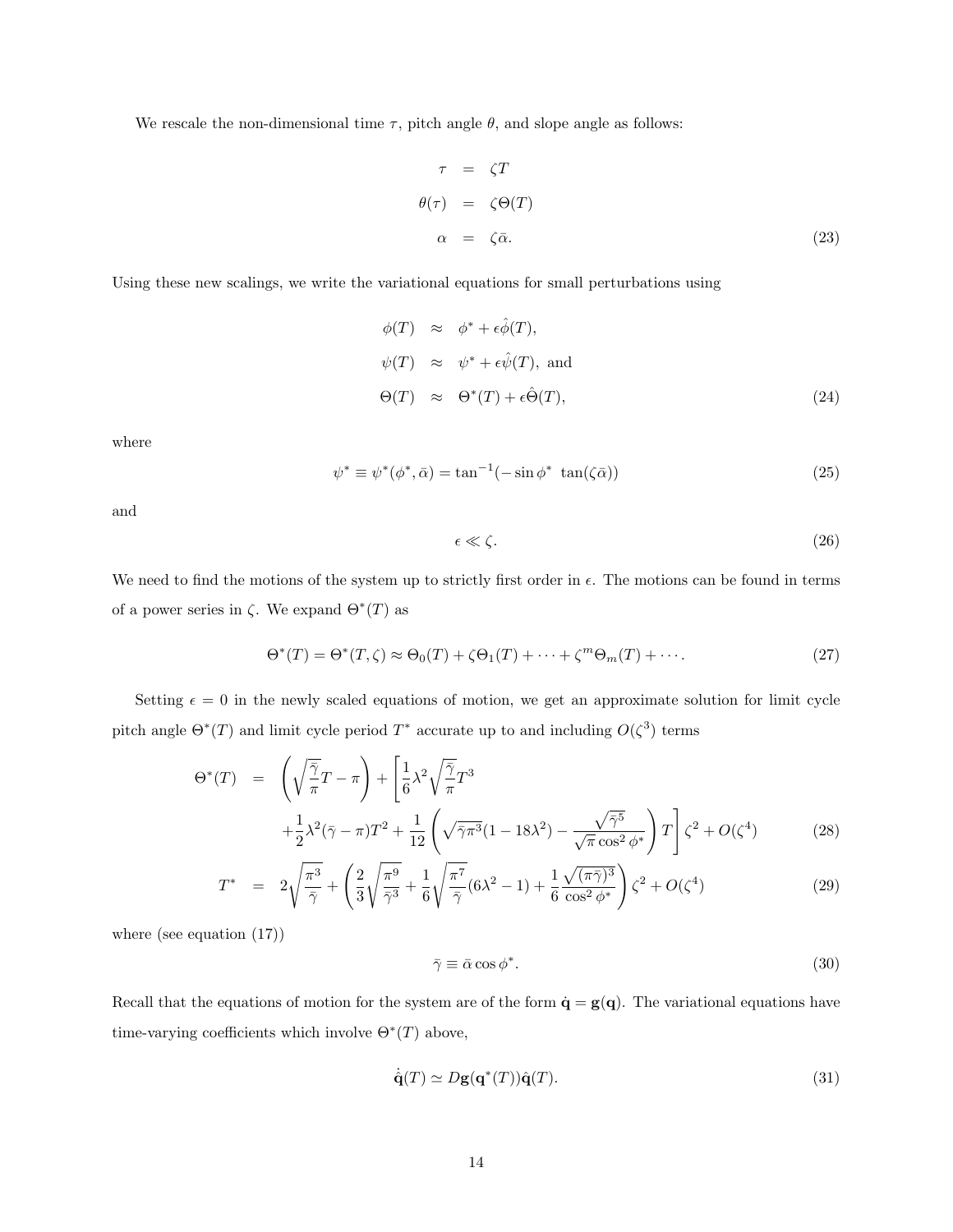### **8.2.2 Eigenvalues of the Approximate Jacobian**

Constructing the approximation to the Jacobian evaluated at the fixed point of the return map as described in the appendix, we get the approximation to the eigenvalues  $\sigma$  of the Jacobian as

$$
\sigma_0 = 0
$$
  
\n
$$
\sigma_1 = 1 + O(\zeta^3) \qquad \text{(in fact, this eigenvalue is exactly 1)}
$$
  
\n
$$
\sigma_2 \approx 1 - (4\pi^2 \lambda^2) \zeta^2 \approx \mu^2 < 1
$$
  
\n
$$
\sigma_{3,4} \approx 1 \pm \beta_0 \zeta + \beta_1 \zeta^2
$$
  
\n
$$
\sigma_5 \approx 1 - \beta_2 \zeta^2 \qquad (32)
$$

where

$$
\beta_0 = 2\pi\sqrt{2}\sqrt{\frac{\pi\lambda^2 - 2\bar{\gamma}}{\bar{\gamma}(1 + \lambda^2)}},
$$
  
\n
$$
\beta_1 = \frac{2(-\bar{\gamma}^2\lambda^4 + 2\pi^2\lambda^4 - 8\pi\lambda^2\bar{\gamma} + \bar{\gamma}^2\lambda^2 + 8\bar{\gamma}^2)\pi^2}{\bar{\gamma}(\pi\lambda^2 - 2\bar{\gamma})(1 + \lambda^2)},
$$
 and  
\n
$$
\beta_2 = \frac{4(\pi\lambda^2 - \lambda^2\bar{\gamma} - \bar{\gamma})\pi^2\lambda^2}{(\pi\lambda^2 - 2\bar{\gamma})(1 + \lambda^2)}.
$$

The numerical and asymptotic estimates of the eigenvalues are compared in Figure 5 and show the convergence to near-perfect agreement as the number of spokes gets large. Note that the approximation is based on the assumption of large *n* and the expressions for  $\beta_1$  and  $\beta_2$  show that accurate estimates are not expected for  $\pi \lambda^2 - 2\bar{\gamma}$  close to zero. For the particular case presented in sub-section 8.1, we compare the numerical and asymptotic estimates of the eigenvalues from equations (32) in Table 2 below. In addition, we compare

|            | $\sigma_0$ | $\sigma_2$ | $\sigma_{3.4}$                    | $\sigma_5$ |
|------------|------------|------------|-----------------------------------|------------|
| Numerical  |            |            | 0.9011   0.9884 $e^{\pm 0.3989i}$ | 0.9613     |
| Asymptotic |            |            | 0.8972   0.9930 $e^{\pm 0.4232i}$ | 0.9612     |

Table 2: Comparison of the numerical and perturbation estimates of the limit cycle eigenvalues for the case presented in Section 8.1 where  $2J = 0.5$ ,  $n = 16$ ,  $\alpha = 2/n$ , and  $\phi_0^* = \pi/10$ . Better agreement is found for larger *n* (see Figure 5).

the numerical and asymptotic estimates of the non-dimensional limit cycle period from equation (29); the numerically computed value is  $\tau^* = 0.5155$  and the asymptotic estimate is  $\tau^* = \zeta T^* = 0.5203$ .

### **8.2.3 Stability Criteria**

The eigenvalues of the Jacobian of the map have the following interpretations: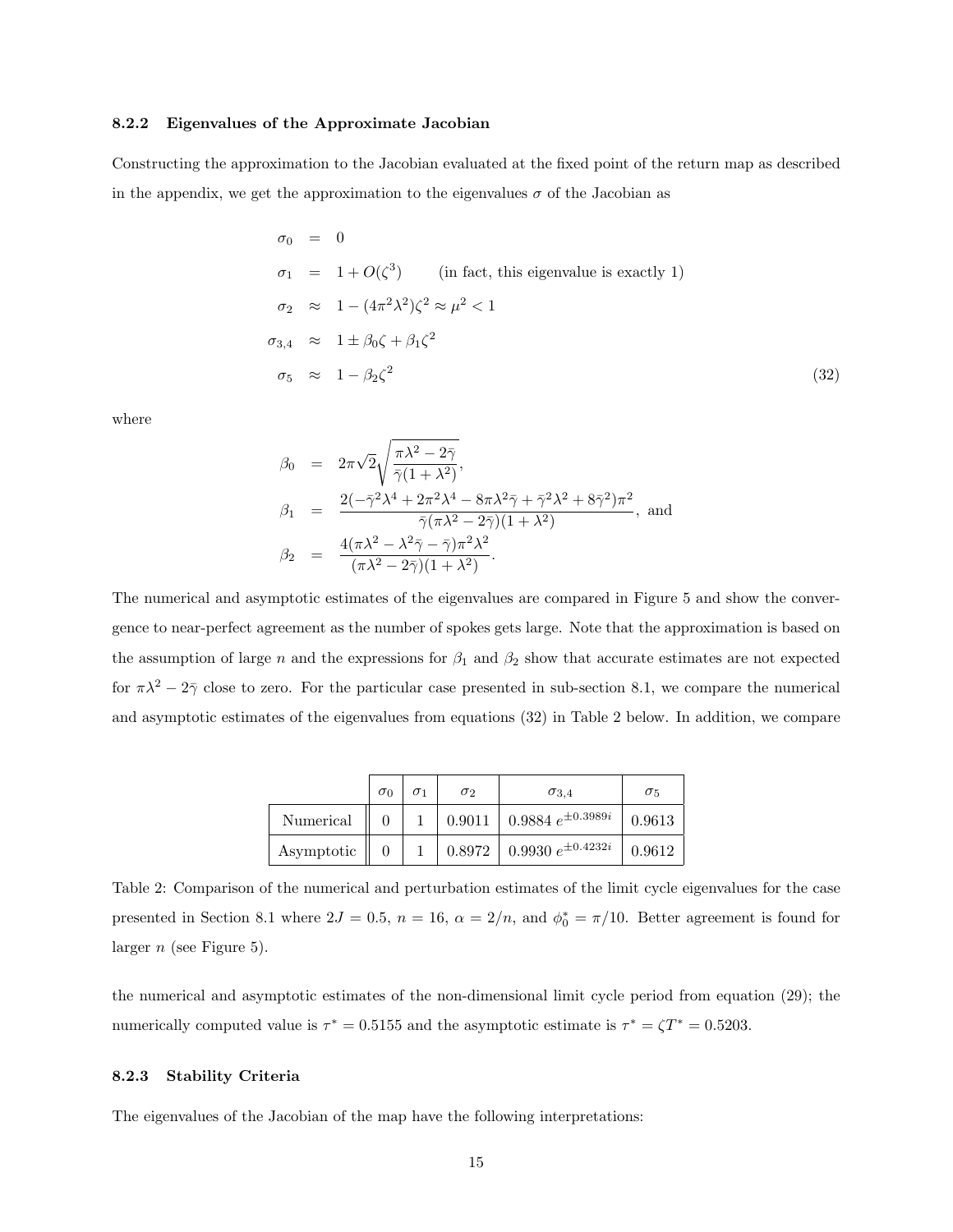

Figure 5: The modulus of the eigenvalues  $|\sigma|$  of the Jacobian evaluated at the fixed point of the return map are shown for different *n*, with  $\alpha = 2/n$ , and the arbitrarily chosen values  $\lambda^2 = 2/3$ , and  $\phi_0^* = \pi/10$ . The zero eigenvalue is not shown.

- $\sigma_0 = 0$ ; and  $\sigma_1 = 1$  for reasons discussed in Section 5;
- $\bullet$  *σ*<sub>2</sub> ≈ 1−(4 $\lambda^2 \pi^2$ ) $\zeta^2$  < 1 comes from the 2D motion; In fact, *σ*<sub>2</sub> is exactly  $\mu^2$ , where  $\mu \equiv 1 + \lambda^2$ (cos  $\frac{2\pi}{n} 1$ ); and
- $|\sigma_{3,4}|$  < 1 and  $|\sigma_5|$  < 1 determine necessary and sufficient conditions for asymptotic stability.

For asymptotic stability of steady planar rolling in 3D (for a wheel of many spokes on a small slope *α* and effective slope  $\gamma \simeq O(\zeta)$ , from equations (32) we may conclude the following.

1. If  $\beta_0$  is real, then one of  $\sigma_{3,4}$  is greater than 1 by an amount  $O(\zeta)$ . On the other hand, if  $\beta_0$  is imaginary, then the magnitudes of of  $\sigma_{3,4}$  as well as  $\sigma_5$  are  $1 + O(\zeta^2)$  ( $|\sigma_{3,4}| \approx 1 + \frac{1}{2}$  $\frac{1}{2}(2\beta_1+|\beta_0|^2)\zeta^2$ ). Therefore, for stability to  $O(\zeta)$  we require  $\pi \lambda^2 - 2\bar{\gamma} < 0$ , or

$$
\bar{\gamma} > \pi \lambda^2 / 2. \tag{33}
$$

2. For stability to  $O(\zeta^2)$  we require both (i)  $\beta_2 > 0$  and (ii)  $2\beta_1 + |\beta_0|^2 < 0$ . Condition (i) is satisfied if  $\bar{\gamma} > \pi \lambda^2/(1 + \lambda^2)$ . Note that in this case even equation (33) above is automatically satisfied since  $\lambda^2 = 1/(2J + 1) < 1$ . Finally, given  $\bar{\gamma} > \pi \lambda^2/(1 + \lambda^2)$ , condition (ii) is automatically satisfied. Therefore, condition (i) is both necessary and sufficient to ensure stability, to  $O(\zeta^2)$ .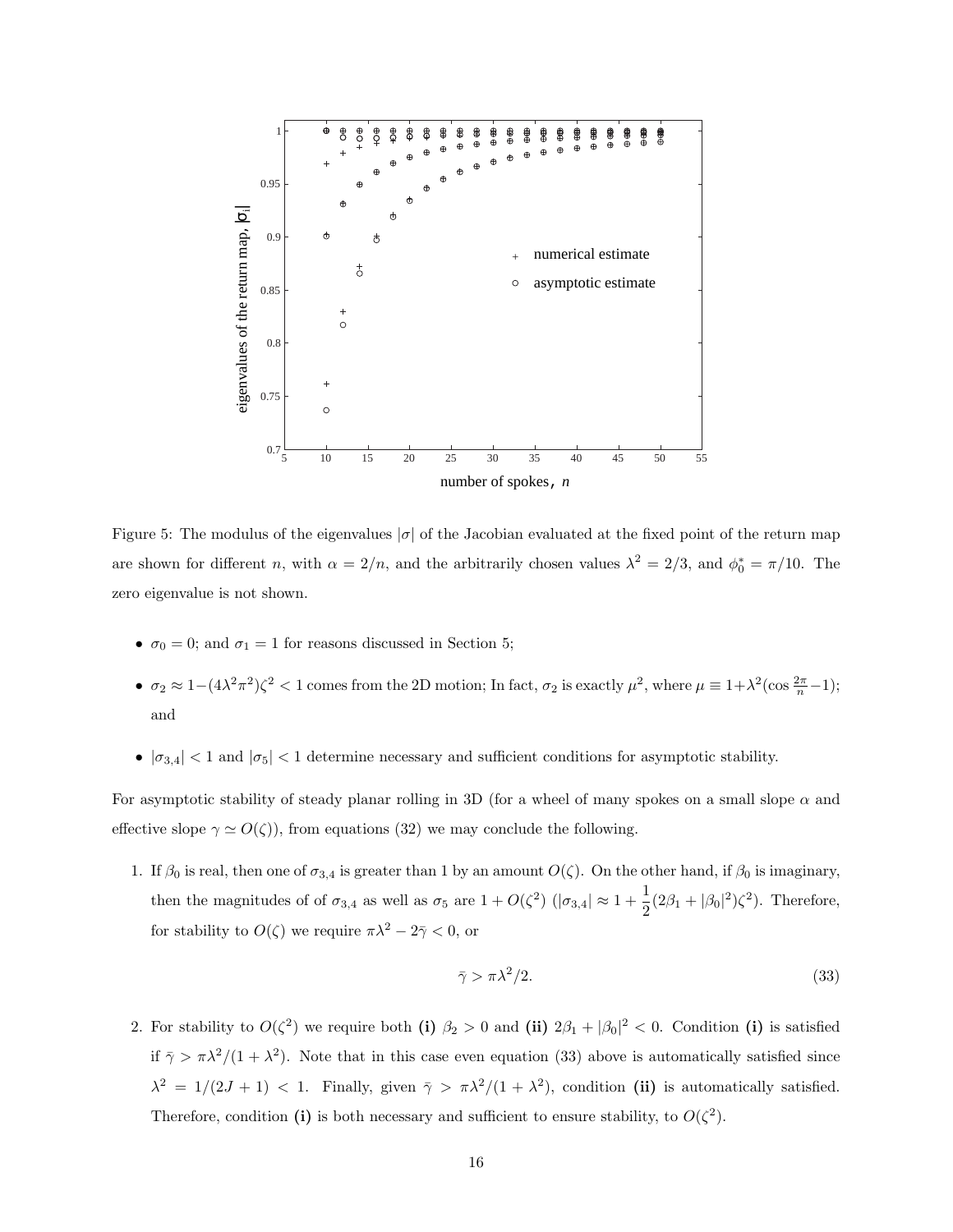So, the asymptotic analysis estimates the condition for asymptotic stability of the planar limit cycle to be

$$
\bar{\gamma} > \pi \lambda^2 / (1 + \lambda^2). \tag{34}
$$

Since  $\dot{\theta}^*$ , the limit cycle pitch rate or rolling speed, is known in terms of  $\gamma = \zeta \bar{\gamma}$ , the stability results may be expressed in terms of this pitch rate (to lowest order). In terms of limit cycle pitch rate, the two stability criteria (33) and (34) reduce to

$$
(\dot{\theta}^*)^2 > \frac{\lambda^2}{2}, \text{ and} \tag{35}
$$

$$
(\dot{\theta}^*)^2 > \frac{\lambda^2}{1 + \lambda^2} \tag{36}
$$

where, for  $0 < \lambda^2 < 1$ , criterion (36) is more stringent than (35) but (35) turns out to be important as discussed below.

#### **8.2.4 Comparison to a Rolling Disk**

The criterion on the forward speed for neutral stability of a uniform disk with polar moment of inertia 2*J* rolling in a vertical plane is  $(\dot{\theta}^*)^2 > \lambda^2/2$ , where  $\lambda^2 = 1/(2J + 1)$  (see e.g., Greenwood, 1965 [9]). This criterion is the same as the  $O(\zeta)$  stability criterion (35) above, i.e.,  $\beta_0$  being imaginary. That the rolling disk criterion and criterion (35) should agree may be seen as follows. If equation (35) is not met for the rimless wheel, i.e.,  $(\dot{\theta}^*)^2 < \lambda^2/2$  or  $\beta_0$  is real, then one eigenvalue takes the form

$$
|\sigma| = 1 + a\zeta, \text{ for some real } a > 0. \tag{37}
$$

If equation 35 is met, but equation 36 is not necessarily met, then the eigenvalues take the form

$$
|\sigma| = 1 + b\zeta^2
$$
, for some real b, positive or negative. (38)

As  $n \to \infty$ , the rimless wheel approaches a rolling disk rolling with a constant speed on a level surface; the speed is decided by  $\bar{\gamma}$ . In order to compare the rimless wheel and the disk, we examine the propagation of small disturbances not through one spoke collision but rather through one revolution of the wheel at some constant limit cycle pitch rate; i.e., we look at the magnitude of  $\sigma_i^n$  as  $n \to \infty$ . We have,

$$
\lim_{\zeta \to 0} (1 + a\zeta)^{\frac{1}{\zeta}} = e^a \text{ and } \lim_{\zeta \to 0} (1 + b\zeta^2)^{\frac{1}{\zeta}} = 1.
$$
 (39)

Thus, it is seen that the  $O(\zeta^2)$  stability criterion, equation (36) above, becomes irrelevant in the limit as  $n \to \infty$  and the associated eigenvalue goes to 1 (from above or below). On the other hand, the  $O(\zeta)$  stability criterion, equation (35), predicts instability if  $\beta_0$  is real, and neutral stability if  $\beta_0$  is imaginary in the limit as  $n \to \infty$ , just like the rolling disk. Therefore, equation (35) governs the stability of the rimless wheel, as  $n \to \infty$ , and agrees with the stability calculations for a rolling disk.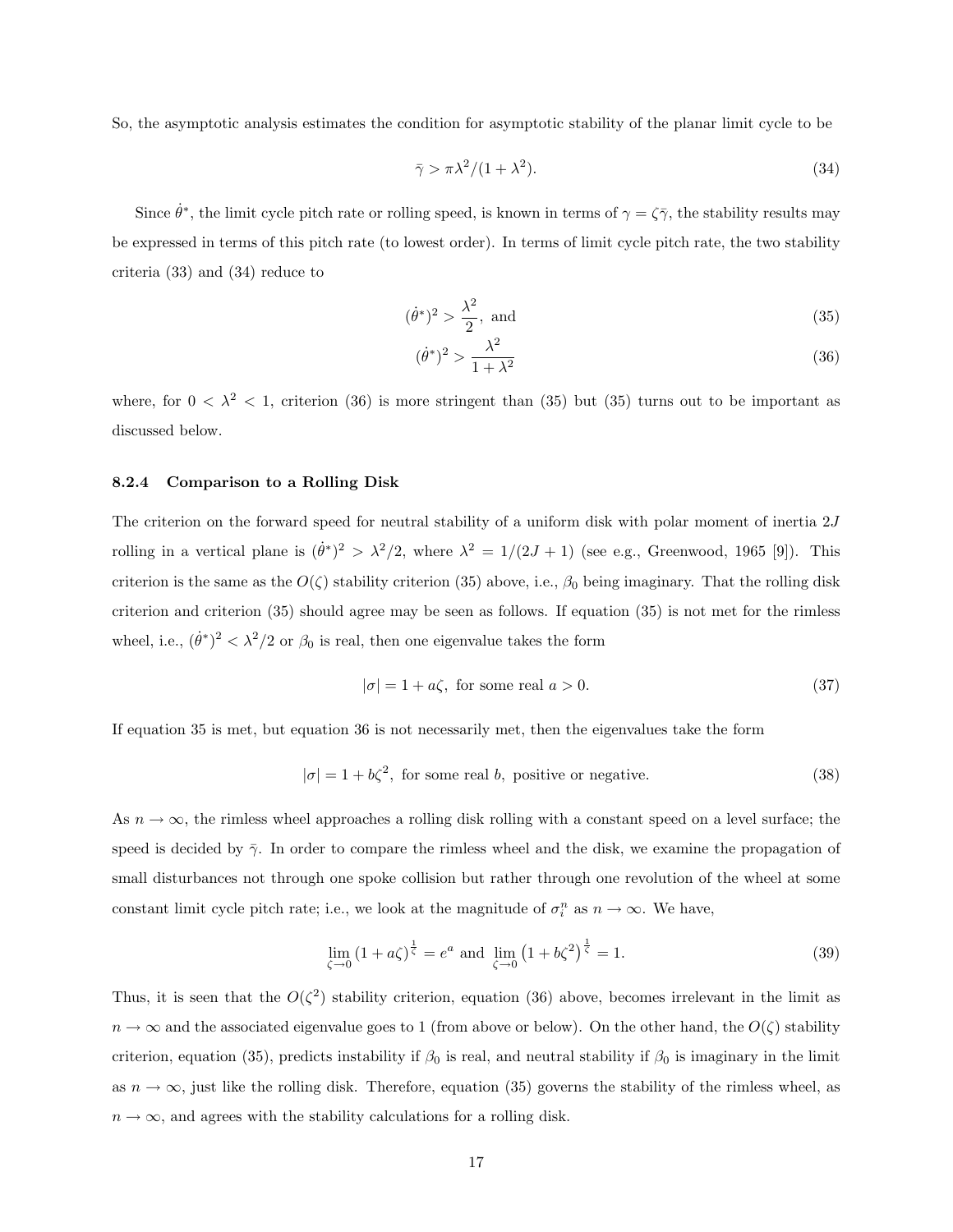### **8.3 Aside: Existence of Other Limit Cycles**

In the case of 3D motions, if we vary the slope as a parameter for fixed *n*, then for some slope the eigenvalue  $\sigma_5$  will be exactly 1. At that particular slope, the eigenvalue 1 has multiplicity two. Therefore, one might expect that at that slope two limit cycles merge.

We do not believe that there are such limit cycles. Our reasoning is as follows. **(a)** As *n* gets large, the dynamic behavior of the rimless wheel approaches that of a disk on a flat plane (in a suitably averaged sense). Small deviations from pure rolling, for a disk, are limited to small, periodic wobbles. These wobbles occur over a time scale of  $O(1)$ . For the rimless wheel, this means such wobbles occur over  $O(n)$  collisions, which is consistent with the imaginary parts of  $\sigma_{3,4}$  being  $O(1/n)$ . Such 'long-period' motions will not be fixed points of the single-spoke-collision return map we consider. Intuitively, we do not foresee any other types of fixed points of the return map except the one-parameter family of steady rolling motions we have considered. **(b)** Note that fixed points are solutions to the equation  $f(x) = x$ , or  $g(x) := f(x) - x = 0$ . The Jacobian of the function  $g(x)$  differs from that of  $f(x)$  by the identity, and a double eigenvalue of 1 for **f** corresponds to a double-zero eigenvalue for **g**. However, for another solution branch in addition to the known one-parameter family to appear at that point, the rank of *D***g**, the Jacobian of **g**, should be 4 (2 less than 6). Based on some numerical checks using the singular value decomposition, we believe that (at least typically) the rank of *D***g** is 5 (1 less than 6). In other words, the double eigenvalue has algebraic multiplicity 2 but geometric multiplicity 1. This means that the already known one-parameter family of steady rolling solutions (i.e., limit cycles) is all there is.

## **9 Conclusions and Future Work**

In this paper, we have presented an analysis of a 3D dynamic system with intermittent impacts, that shares some qualitative features with passive dynamic walking machines. A viable computer-algebra based analytical technique for stability studies of systems with intermittent impacts was demonstrated for this moderately complicated system. In another work, this same approach has been successfully used to study the stability of a simple walking machine in 2D (Garcia, *et. al.*, 1996[6]).

A question of general interest to us is the cause of balance stability of 'passive-dynamic' walking machines. Two known mechanisms for asymptotic stability of passive mechanical systems are dissipation and nonholonomic constraints although dissipation can also be destabilizing.

**Dissipation**: We note that the rimless wheel can be stable when constrained to two dimensions on slopes of  $O(1/n^3)$ , essentially due to the energy dissipation in collisions. However, the 3D system, with more degrees of freedom, is only stable on slopes of  $O(1/n)$ . Hence, energy dissipation alone is not sufficient for stability in 3D.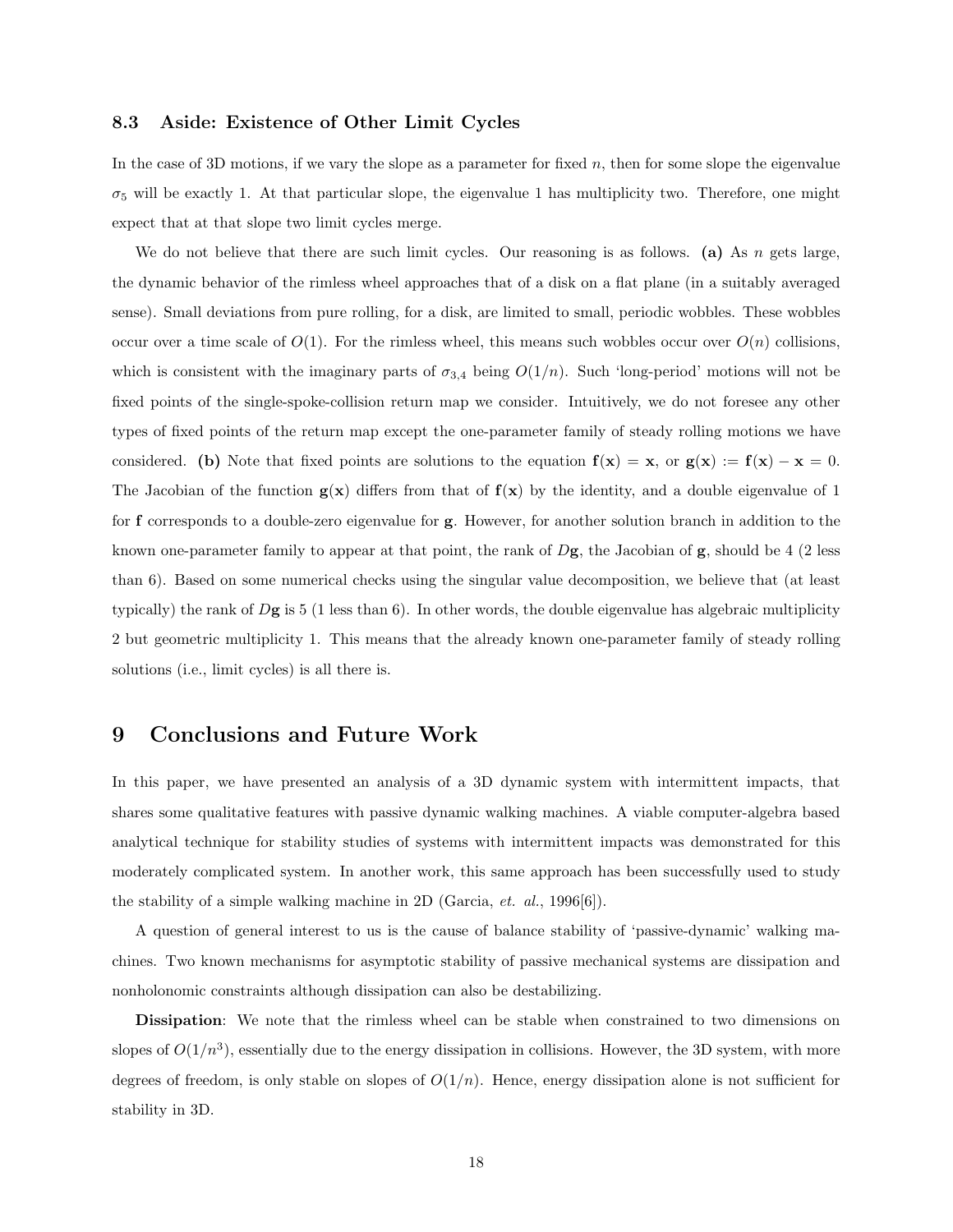**Nonholonomic Constraints**: For the rimless wheel, the natural system to compare with is a rolling disk, a classic conservative nonholonomic system. The rolling disk, due to its symmetry with respect to motion reversal, is not asymptotically stable but only neutrally stable. The intermittent collisions are somehow crucial to the asymptotic stability that the rimless wheel has but that the rolling disk does not have. Thus, we do not yet know of a simple heuristic way to explain the asymptotic balance stability of the system studied here.

## **10 Acknowledgments**

The authors thank Saptarsi Haldar for help with numerical work; Jeff Koechling, Mark Myers, Les Schaffer, and Dan Koditschek for useful discussions in the early stages; and Richard Rand for his comments on the final draft of the paper. Coleman was partially funded by a grant from the Whitaker Foundation.

# **References**

- [1] V. V. Beletskii. Nonlinear effects in dynamics of controlled two-legged walking. In Nonlinear Dynamics in Engineering Systems, pages 17–26, Berlin, 1990. IUTAM, Springer-Verlag. The proceedings are from an IUTAM symposium held in 1989 in Stuttgart, Germany.
- [2] Bernard Brogliato. Nonsmooth Impact Mechanics: Models, Dynamics and Control. Springer, London, UK, 1996.
- [3] M. Bühler and D. E. Koditschek. From stable to chaotic juggling: Theory, simulation, and experiments. In 1990 IEEE International Conference on Robotics and Automation, pages 1976–1981. IEEE Robotics and Automation Society, IEEE, 1990. The proceedings are from a conference held during May 13-18, 1990 in Cincinnati, Ohio.
- [4] M. J. Coleman. A Stability Study of a Three-dimensional Passive-dynamic Model of Human Gait. PhD thesis, Cornell University, Ithaca, NY, 1997. in preparation.
- [5] J. Furusho and A. Sano. Sensor-based control of a nine-link biped. The International Journal of Robotics Research, 9(2), April 1990.
- [6] M. Garcia, A. Chatterjee, A. Ruina, and M. J. Coleman. The simplest walking model: Stability, complexity, and scaling. Accepted for publication in The Journal of Biomechanics, 1997.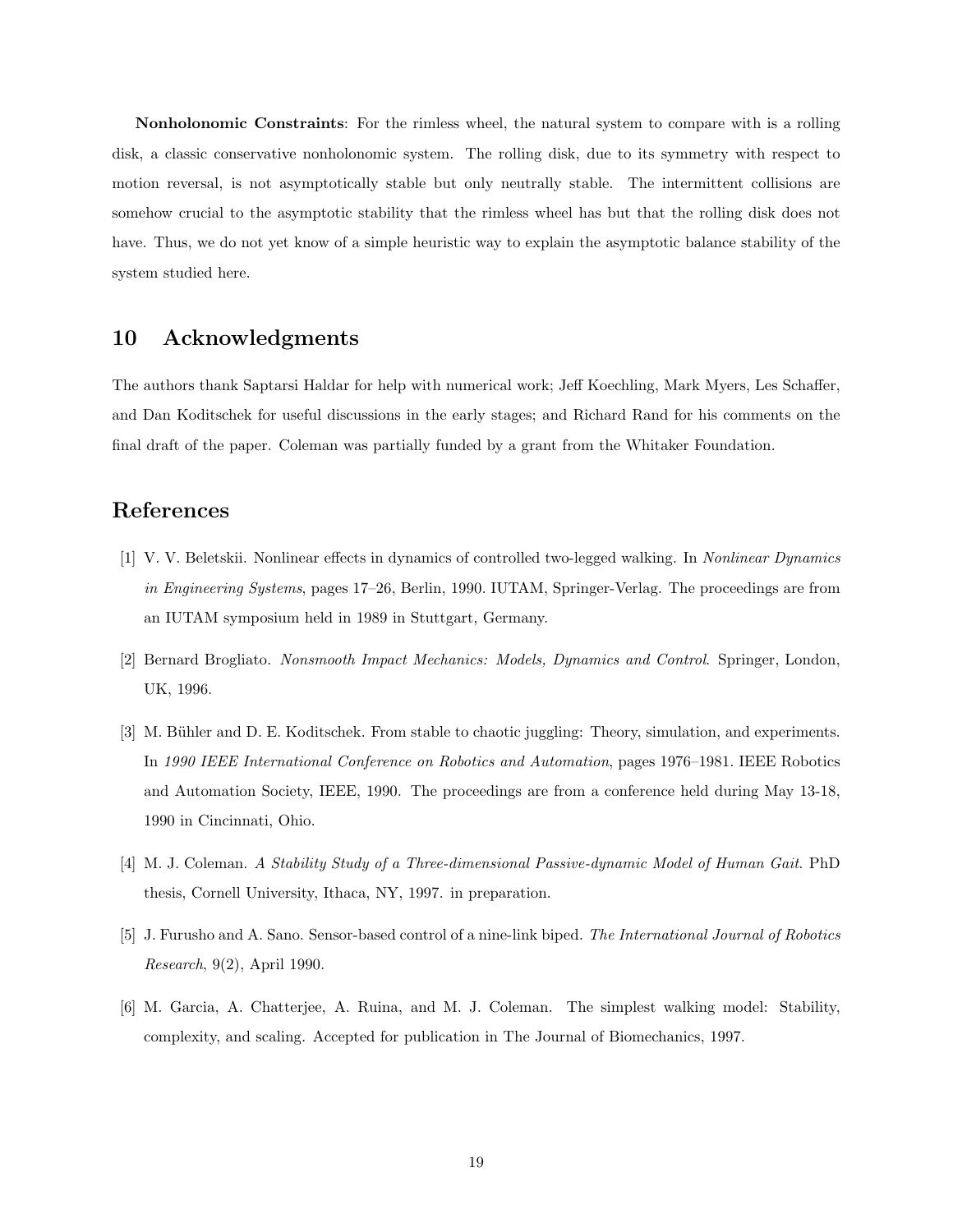- [7] A. Goswami, B. Thuilot, and B. Espiau. Compass-like biped robot, part I: Stability and bifrucation of passive gaits. Rapport de recherche 2996, Unité de recherche INRIA Rhône-Alpes, St. Martin, France, October 1996.
- [8] S. Goyal. personal communication, 1992.
- [9] D. T. Greenwood. Principles of Dynamics. Prentice Hall, 1965.
- [10] J. Guckenheimer and P. Holmes. Nonlinear Oscillations, Dynamical Systems, and Bifurcations of Vector Fields. Springer-Verlag, New York, 1983.
- [11] H. Hemami and B. Chen. Stability analysis and input design of a two-link planar biped. The International Journal of Robotics Research, 3(2):93–101, Summer 1984.
- [12] Y. Hurmuzlu. Dynamics of bipedal gait: Part I objective functions and the contact event of planar five-link biped. Journal of Applied Mechanics, 60:331–337, June 1993.
- [13] Y. Hurmuzlu. Dynamics of bipedal gait: Part II stability analysis of a planar five-link biped. Journal of Applied Mechanics, 60:337–343, June 1993.
- [14] T. McGeer. Powered flight, child's play, silly wheels, and walking machines. Technical report, Simon Fraser University, Burnaby, British Columbia, Canada, 1989.
- [15] T. McGeer. Passive dynamic walking. The International Journal of Robotics Research, 9(2):62–82, April 1990.
- [16] T. McGeer. Passive walking with knees. In Proceedings 1990 IEEE International Conference on Robotics and Automation, pages 1640–1645, Los Alamitos, CA, 1990. IEEE, IEEE.
- [17] T. McGeer. Passive dynamic catalogue. Technical report, Aurora Flight Sciences Corporation, 1991.
- [18] T. McMahon. Mechanics of locomotion. International Journal of Robotics Research, 3(2):4–28, 1984.
- [19] M. G. Pandy and N. Berme. Synthesis of human walking: a planar model for single support. Journal of Biomechanics, 21(12):1053–1060, 1988.
- [20] R. Pratap, S. Mukherjee, and F. C. Moon. Limit cycles in an elasto-plastic oscillator. to appear in Physics Letters, 1992.
- [21] S. W. Shaw and P. J. Holmes. A periodically forced piecewise linear oscillator. Journal of Sound and Vibration, 90(1):129–155, 1983.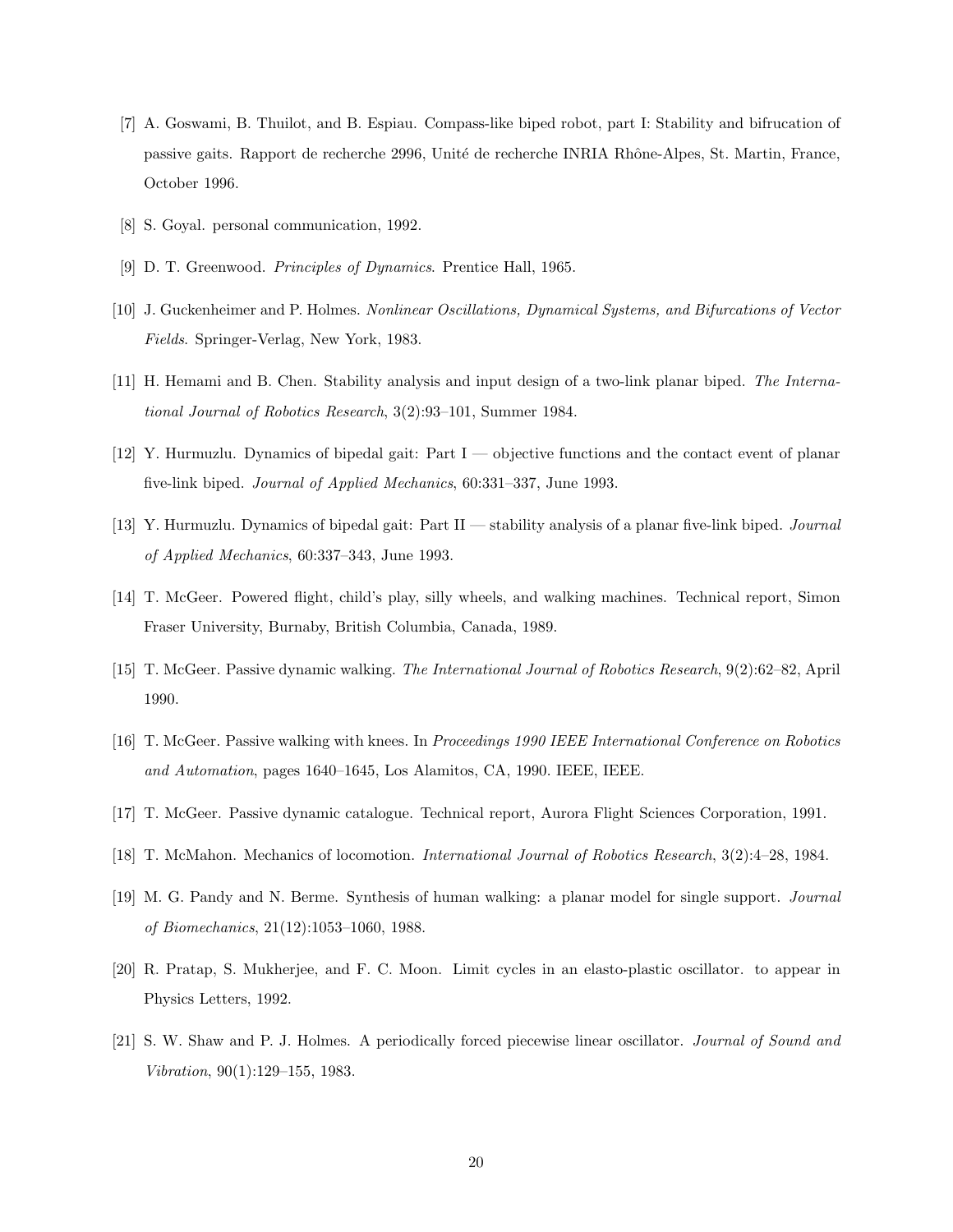- [22] S. W. Shaw and R. H. Rand. The transition to chaos in a simple mechanical system. International Journal of Non-Linear Mechanics, 24(1):41–56, 1989.
- [23] G. Taga, Y. Yamaguchi, and H. Shimizu. Self-organized control of bipedal locomotion by neural oscillators in an unstable environment. Biological Cybernetics, 65(3):147–159, 1991.
- [24] M. Vukobratovic, B. Borovac, D. Surla, and D. Stokic. Scientific Fundamentals of Robotics 7—Biped Locomotion: Dynamics, Stability, Control, and Application. Communications and Control Engineering Series. Springer-Verlag, Berlin, 1990.
- [25] G. T. Yamaguchi. Performing whole-body simulations of gait with 3-D, dynamic musculoskeletal models. In J. M. Winters and S. L-Y. Woo, editors, Multiple Muscle Systems: Biomechanics and Movement Organization, chapter 43, pages 663–679. Springer-Verlag, New York, 1990.
- [26] F. Zajac and J. M. Winters. Modeling musculoskeletal movement systems: Joint and body-segment dynamics, musculotendinous actuation and neuromuscular control. In J. M. Winters and S. L-Y. Woo, editors, Multiple Muscle Systems: Biomechanics and Movement Organization, chapter 8, pages 121–148. Springer-Verlag, New York, 1990.

# **Appendix**

## **Analytical Approximation to the Jacobian of map f evaluated at fixed point q**<sup>∗</sup>

Stability of periodic motions can be investigated by linearizing the return map about the fixed point **q**<sup>∗</sup> and studying the evolution of small disturbances from the fixed point. The linearization of **f** near **q**<sup>∗</sup> is given by

$$
\mathbf{q}^* + \Delta \mathbf{f} = \mathbf{f}(\mathbf{q}^* + \Delta \mathbf{q}) \simeq \mathbf{f}(\mathbf{q}^*) + D\mathbf{f}(\mathbf{q}^*) \Delta \mathbf{q}
$$
\n(40)

where *D***f**(**q**∗) is the Jacobian matrix, **J**, called the linearization of the map **f** at the fixed point **q**∗. Since  $\mathbf{q}^* = \mathbf{f}(\mathbf{q}^*)$ , we obtain

$$
\Delta^{i+1}\mathbf{q}^+ = \Delta \mathbf{f} \simeq \mathbf{J} \Delta^i \mathbf{q}^+. \tag{41}
$$

An asymptotic approximation to the Jacobian of the return map can be obtained as follows. Recall that we have the differential equation of motion between collisions

$$
\dot{\mathbf{q}} = \mathbf{g}(\mathbf{q}),\tag{42}
$$

subject to the initial condition  $\mathbf{q}(0) = i\mathbf{q}^+$ .

We also have the collision transition rule (see equation 8)

$$
{}^{i}\mathbf{q}^{+} = \mathbf{h}({}^{i}\mathbf{q}^{-}) = \mathbf{L}({}^{i}\mathbf{q}^{-}) \, {}^{i}\mathbf{q}^{-}.
$$
\n
$$
\tag{43}
$$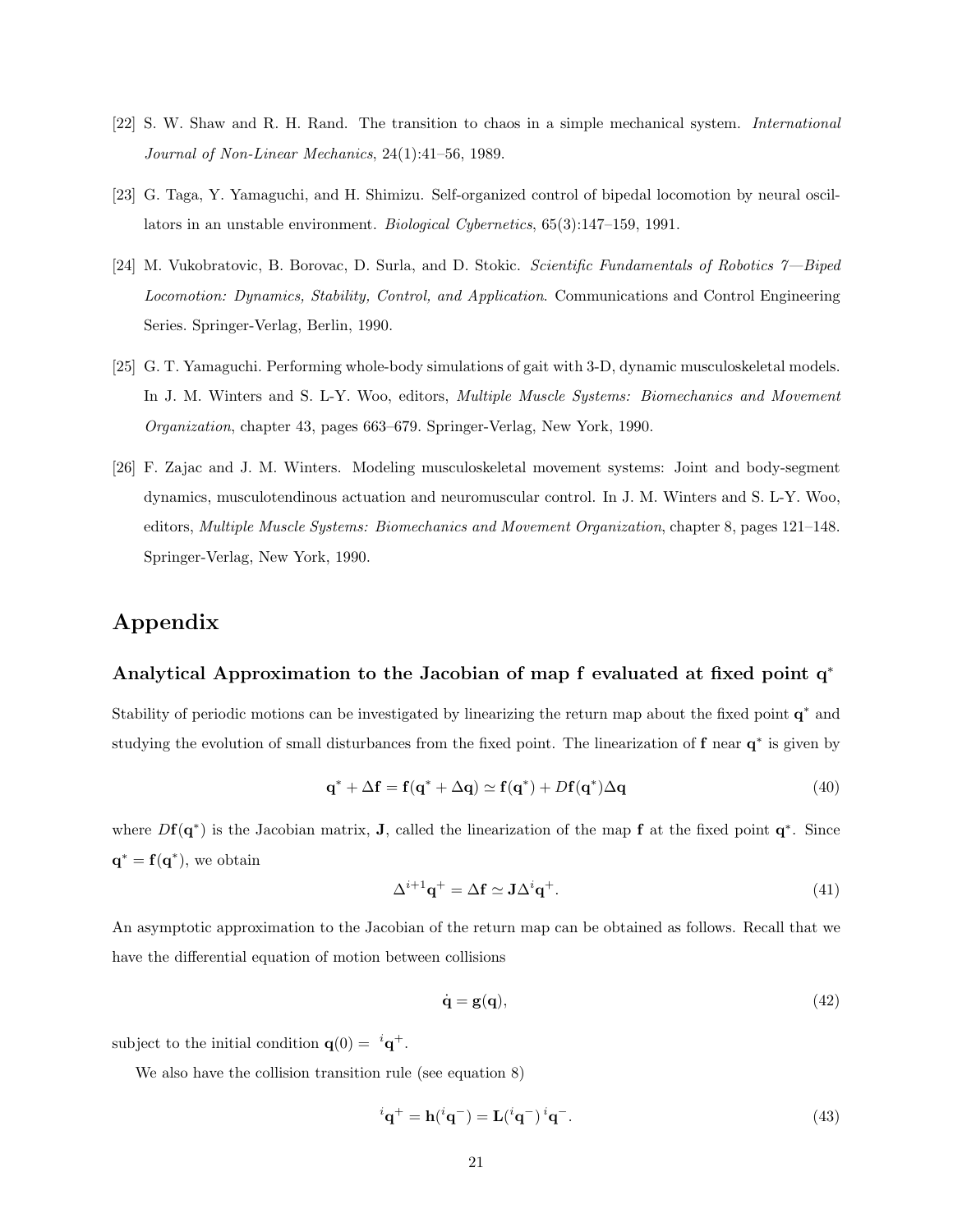We define a collision detection function '*r*' such that a collision occurs when *r*(**q**−) = 0. In our system, the collision detection function is

$$
r(\mathbf{q}^-) = \theta - \frac{\pi}{n}.\tag{44}
$$

Assume a fixed point  $\mathbf{q}^*$  of the system exists with corresponding limit cycle trajectory  $\mathbf{q}^*(\tau)$ . The precollision state vector is  $i+1\mathbf{q}^- = \mathbf{q}^*(\tau^*)$ , where  $\tau^*$  is the limit cycle time between collisions. So, the collision detection and transition rules give

$$
r(\mathbf{q}^*(\tau^*)) = 0 \text{ and } \mathbf{h}(\mathbf{q}^*(\tau^*)) = \mathbf{q}^*.
$$
 (45)

For a particular system, we need to find the limit cycle trajectory  $\mathbf{q}^*(\tau)$  and the time  $\tau^*$  between collisions in the limit cycle. See Figure 6 for a schematic illustration of the limit cycle time history.

We wish to study the evolution of a perturbation from the fixed point, just after collision *i*,  $\Delta \mathbf{q} = \epsilon \hat{\mathbf{q}}$ , where  $\epsilon$  is small. Henceforth, we shall use a 'hat' ( $\hat{ }$ ) to denote perturbations to limit cycle quantities. So, just after a collision, say the *ith*, the perturbed state of the wheel is

$$
{}^{i}\mathbf{q}^{+} = \mathbf{q}_{0}^{*} + \epsilon \hat{\mathbf{q}}_{0} = \mathbf{q}_{0}^{*} + \epsilon ({}^{i}\hat{\mathbf{q}}^{+}). \tag{46}
$$

The solution to the differential equation between collisions with this perturbed initial condition is some

$$
\mathbf{q}(\tau) = \mathbf{q}^*(\tau) + \epsilon \hat{\mathbf{q}}(\tau). \tag{47}
$$

As a result of perturbing the fixed point, the limit cycle time between collisions is also perturbed,

$$
\tau_f = \tau^* + \Delta \tau = \tau^* + \epsilon \hat{\tau}.\tag{48}
$$

See Figure 6 for a schematic illustration of the perturbed limit cycle time history. We substitute the perturbed quantities into the governing equation of motion, the collision detection function, and the collision transition rule. We then expand and truncate the resulting expressions to first order in epsilon. We obtain:

1. an expression governing the evolution of a perturbation to the limit cycle from just after a collision to just before the next, (a linear non-autonomous system)

$$
\dot{\hat{\mathbf{q}}}(\tau) \simeq D\mathbf{g}(\mathbf{q}^*(\tau))\hat{\mathbf{q}}(\tau),\tag{49}
$$

2. an expression for the perturbation to the time between collisions  $\hat{\tau}$ ,

$$
\hat{\tau} \simeq -\frac{Dr(\mathbf{q}^*(\tau^*))\hat{\mathbf{q}}^*(\tau^*)}{Dr(\mathbf{q}^*(\tau^*))\dot{\mathbf{q}}^*(\tau^*)}, \text{ and } (50)
$$

3. an expression for the evolution of the perturbation to the limit cycle, through one cycle

$$
{}^{i+1}\hat{\mathbf{q}}^+ \simeq D\mathbf{h}(\mathbf{q}^*(\tau^*)) \left[ \mathbf{I} - \frac{\dot{\mathbf{q}}^*(\tau^*) \cdot Dr(\mathbf{q}^*(\tau^*))}{Dr(\mathbf{q}^*(\tau^*)) \cdot \dot{\mathbf{q}}^*(\tau^*)} \right] \hat{\mathbf{q}}(\tau^*). \tag{51}
$$